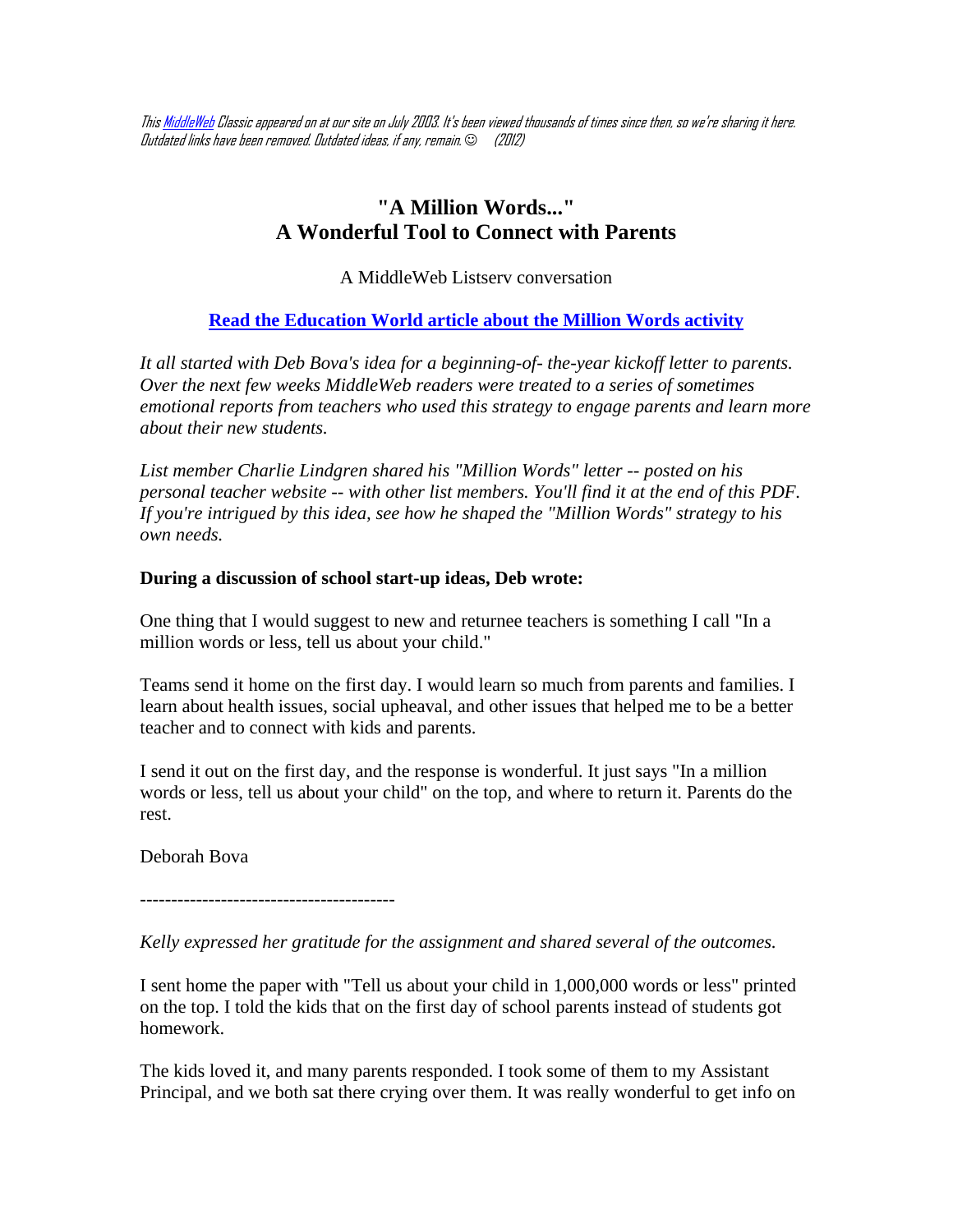my students directly from the parents. The responses were thoughtful, loving, funny, and extremely insightful. I feel as if I've learned more in a day than I could in a year.

Of course there was one downside. One parent wrote, and here is the response in its entirety, "He walks, he talks and sometimes he listens." This same parent on the emergency card under medical problems wrote, "He's allergic to school work." My heart just went out to this kid - he brought this in to me, knowing what was written on it. How must he have felt? I wanted to kick this parent into the next county! Sorry - but I'm really steamed.

Anyway - Thank you, thank you, and thank you!! (I'm so sorry that I deleted your email, and do not know who to credit. Perhaps you'll respond, so I can thank you properly.)

- Kelly

-----------------------------------------

*Deb Bova responded to Kelly's posting.*

You are welcome. I am so glad that you tried it and had success. I have found out so much about my kids using this little sheet. It is neat that the parents get homework.

- Deb

-----------------------------------------

*Kelly followed up with comments about parents' willingness to share stories and insights about their children.*

Deb,

Thank you for writing in. I really can't thank you enough for the idea. I've gotten more responses in since I first wrote, and it's amazing what the parents have shared with me. On the whole, they have been very balanced in the information they provided.

They've shared the children's strengths, weaknesses, and what they find special about them. I've had responses ranging from a few sentences to several pages. I feel guilty that I've never before asked the parents to tell me about their kids. Most of them really want to share what they know and feel about their children. Now, in hindsight, it seems like an obvious "duh" idea. Well, most of the ideas that I "steal" from other colleagues do.

Thank you again.

- Kelly

-----------------------------------------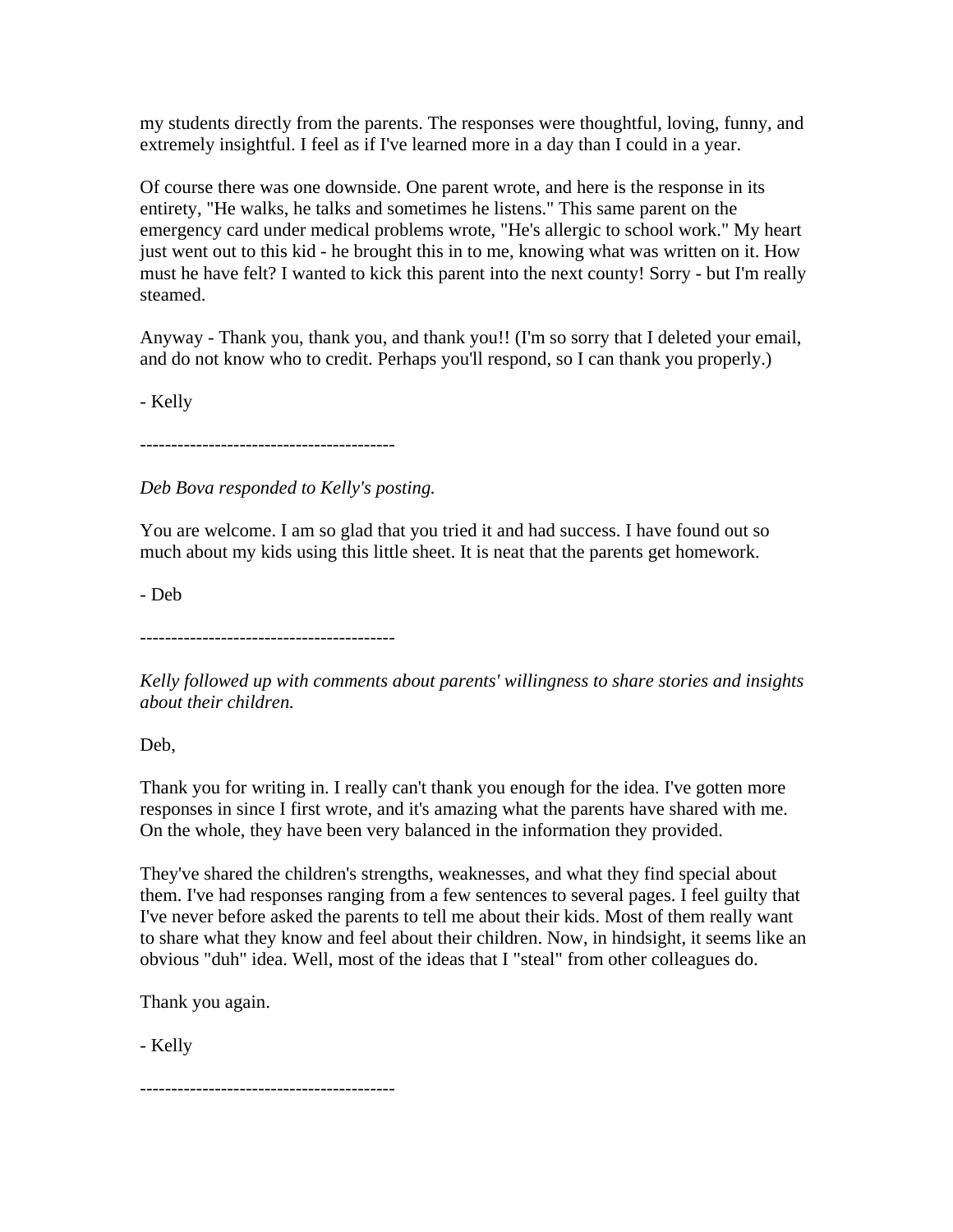## *Barbara captured the power of this activity -- and its importance.*

I tried the "Million Words or Less" idea with my 90+ 8th grade middle school students. Since we have quite a diverse population, I offered the option that if their parent/guardians did not write in English or simply did not have the time to write, that they could dictate to the student and the student would record their words.

Within one day, I had 60% back already and within one week, 99% were returned. Parents and guardians seemed thrilled to be able to share what was most important about their child with me. I gained invaluable insight into my students and my heart has been won over in one short week.

I would never have known most of this information throughout the entire year. This has been enlightening for me, freeing for the parents, and rather fun for the students. Most of my students commented that their parents wanted them to read what they wrote. I even had about a dozen parents who word-processed their responses.

Their stories were priceless. They brought me to tears and heartfelt laughter. They made me realize in a brand new way how much most parents and guardians love their children, how much their hopes and dreams are bound up in these children whom we are entrusted with every day to teach.

Our responsibility is great. Yet, we are not alone in this. This is the great beginning of a partnership with our parents in the education of the whole child. Thank you for sharing this idea with us.

Barbara

-----------------------------------------

*Susan was reminded that each child is a parent's precious gift.*

I wanted to say a big thanks for the idea shared by someone of asking parents to tell about their kids in a million words or less. The responses I have gotten have been so informative and touching and serve as a reminder that each child we come in contact with is a precious gift and should be treated as such.

- Susan

-----------------------------------------

*First-year teacher Ashli shared a few comments that came from her parents.*

My students loved the fact that the parents had homework.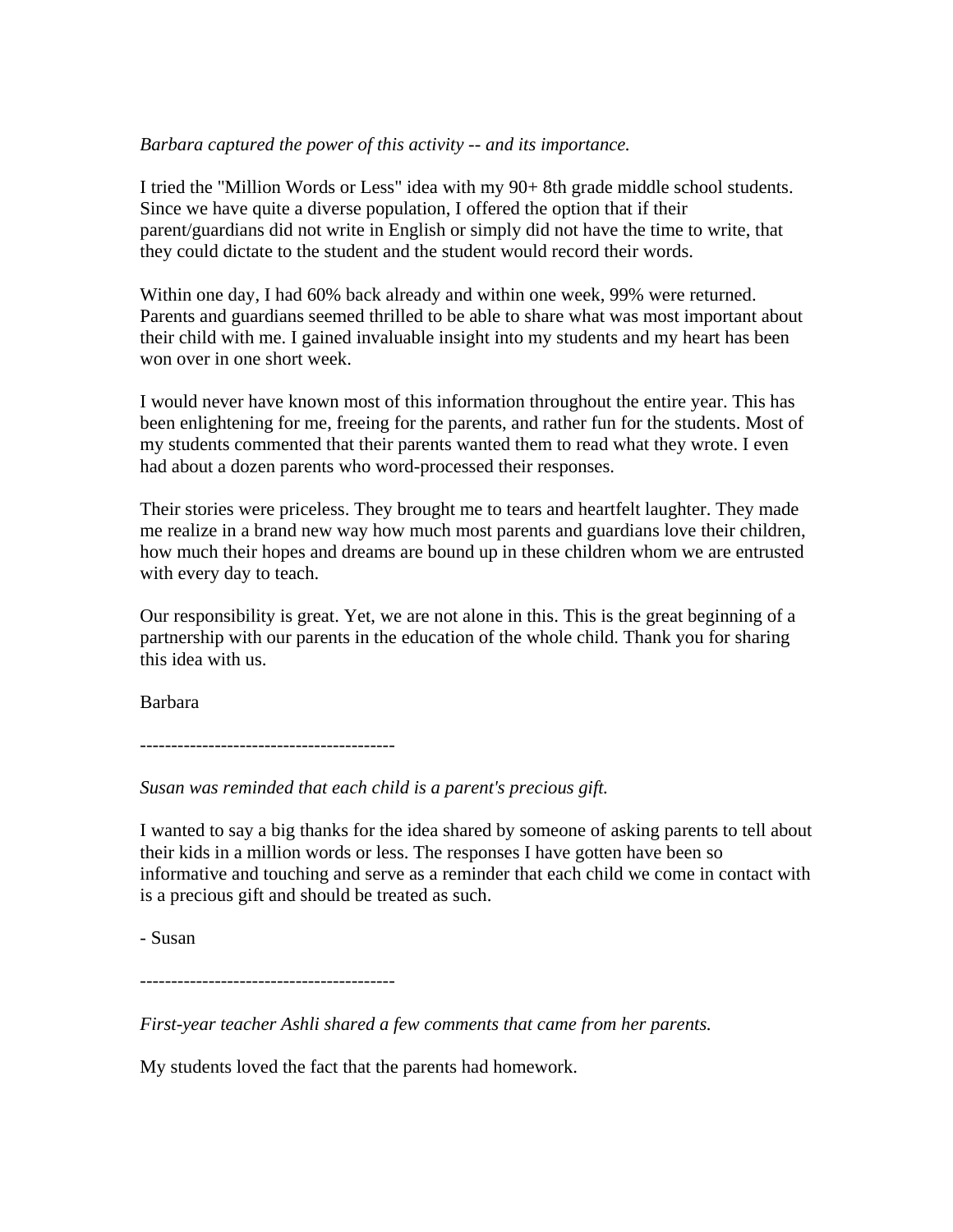From the parents, I got everything from, "My child can be good. My child can be bad. You will get to know him...Good Luck!" to a three-page novel. I learned all about my students from the people who know them best. I think the parents actually enjoyed writing about them.

Out of 120 students, I had one parent think it was "patronizing."

-Ashli

-----------------------------------------

*Melba offered Ashli some positive reinforcement.*

One out of 120 is not bad at all, Ashli. I have had the same odds in the past. We have all been there. You seem to be getting off to a very good start. Keep us informed and always remember we are here for each other.

- Melba

-----------------------------------------

*Debbie asked a few questions.*

The idea of having family members really engaged in sharing about their child appeals to me, but I think I'd like it to be more of a structured interview, with the student as the recorder.

I'm wondering how much time you gave for this assignment too. Some parents work long hours during the week and couldn't "appreciate" such an assignment unless they had the space of the weekend to complete it. Were there alternatives for families who couldn't complete this work?

I'm just wondering about the demographics at your school. I think that written homework for many of my students' parents would be extremely difficult because of language and educational barriers. My own mother would have had a panic attack, if she were given such a written assignment. She was always tense when writing absence notes and I never understood why until very recently when she spoke about her difficulties in spelling and her embarrassment and fear that somehow she might embarrass me.

- Debbie

-----------------------------------------

*Deb Bova answered Debbie's questions.*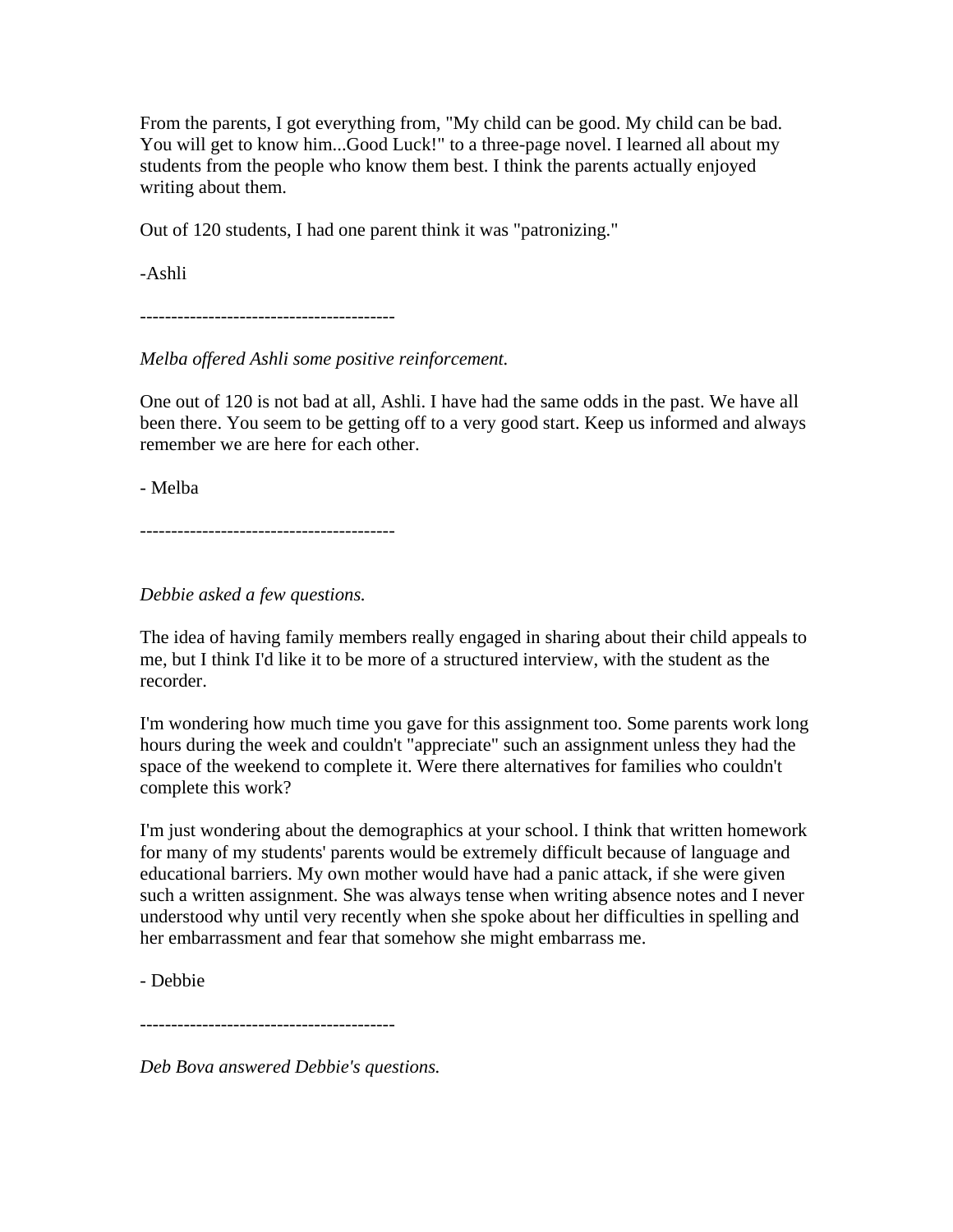This was not really ever presented by me as an assignment. It was a "take home" item at the beginning of the year. I never got them all back, but I usually got 75% back. When I gave them out, I gave them out with this statement. "Your parents know you so much better than I ever will. I would like to give them an opportunity to share what they know about you, your talents, your hobbies, and your life in general."

I did tell kids if their families were uncomfortable writing it out that they could be the official recorder, and they could record what the parents said. I did tell them not to worry about spelling and punctuation as this was a draft. And I did explain that some parents write pages and some may just write "He is a good kid. We love him."

Kids brought them in on a regular basis for a couple of days and then it tapered off. I never kept score, checked people off, etc. I feel most kids were eager to return the stuff because they actually saw that their parents had positive things to say about them, and so often, parents forget to tell and praise about the positives in their own kids lives - .even though most they have more positive than negative to say about the kids.

So if this makes a parent or two uncomfortable, I guess I have to say that its benefits far outweigh the negatives. My kids come from a school with a 65% poverty level, and these parents love their kids and tell us good things about their kids even if they do it in poorly punctuated sentences. We do not ridicule any of that. We thank them for being willing and interested. We have opened the door to communication, and they appreciate that, even if they have to have their child write what it is they want to say about their child.

- Deb

-----------------------------------------

# *Sarah shared a moving incident that came out of the "Million Words Letter" activity.*

I am pleased to admit that I tried this "assignment" this year. So far, I have received about half from my students' parents and more will come in on Monday after the parents have had a weekend to write about their students.

Out of 70 (8th grade) students, only one came to me and said that his stepmother (that's the only adult he lives with) works two jobs and doesn't want to "spend time writing" on the weekend. After listening carefully to this boy, I heard something in his voice that prompted me to say, "How about you writing a paragraph or two about your stepmother? Then, you can give it to her to let her know what you think about her? I'll take that instead."

The next day, the boy came in and gave me two paragraphs about how much he loves and respects his step mom- made me cry. He was going to give it to her yesterday, so I'll see what happens on Monday.

- Sarah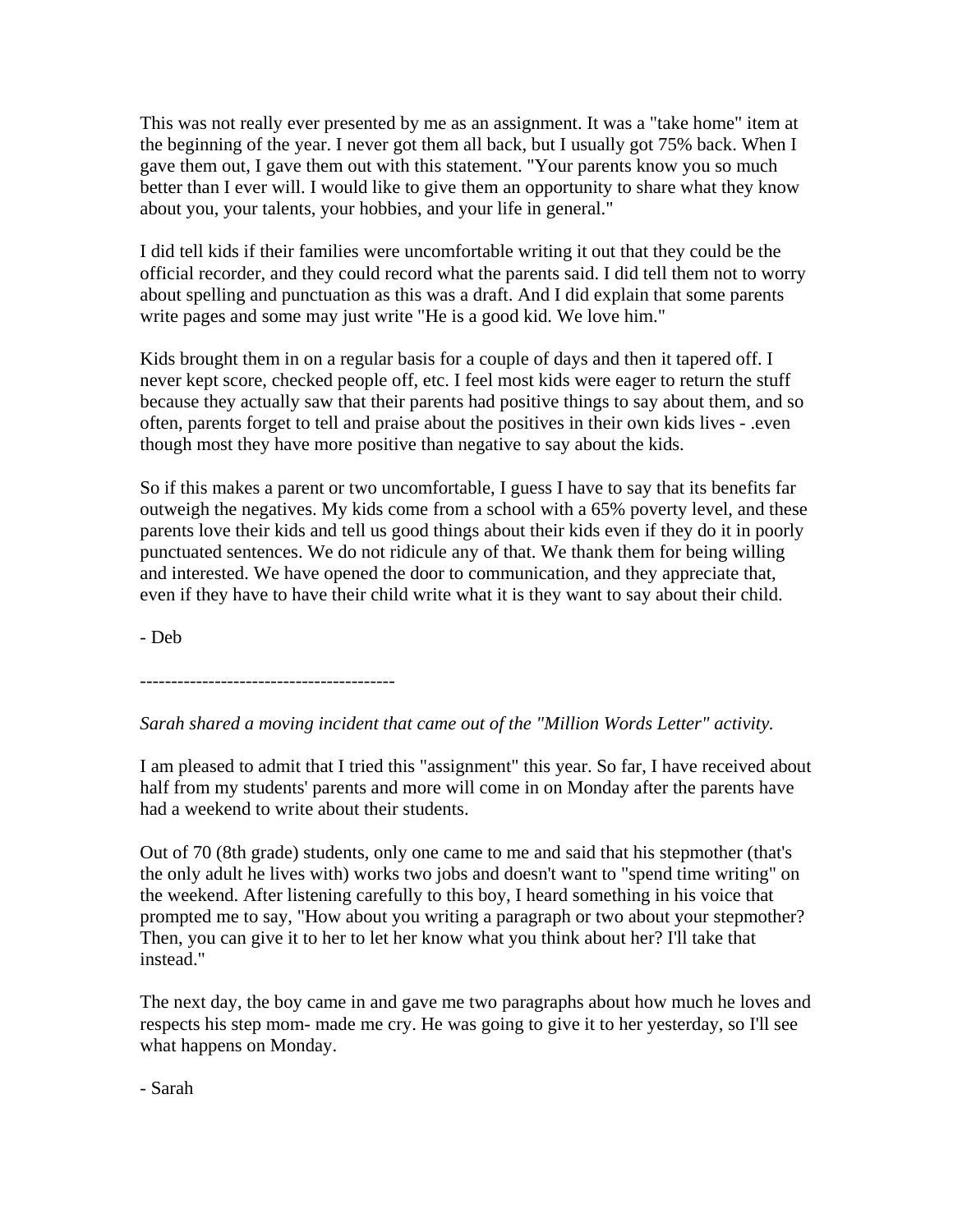-----------------------------------------

*Patricia thanked Sarah for sharing.*

Thanks for the story Sarah! I will be trying it with my kids also. I hope I will get good responses too.

- Patricia

-----------------------------------------

*Deb agreed with Sarah's decision to alter this activity to meet the individual need of a student.*

Sarah, I love your idea of having him write about his step mom. Awesome idea and, yes, when we have kids do this kind of writing or parents this kind of sharing; we do get a tear in the eye and a lump in the throat.

- Deb

-----------------------------------------

*Ashli provided further background.*

I am fortunate to have my first teaching job in a private Catholic school. 95% of the parents are more then happy to do what ever I need. Then there are 5% to make my life HARDER. My cooperating teacher always said to think everything through and expect the unexpected. After the first few weeks, I'll get to know my students and plan accordingly.

I didn't plan for too busy parents, or alternative assignments. I wondered about the literacy level of my parents. I decided to do it anyway to see what the outcome was. If it turned out to be a disaster, then, at least I would know.

I began calling all my parents to say hello and introduce myself. They have called the assistant principal and told her how nice that is of me to do. They told me they enjoyed my assignment. I think they did. They enjoyed bragging about their child.

-Ashli-

-----------------------------------------

*Deb commented on the power in letting parents know that teachers want to know more about their children.*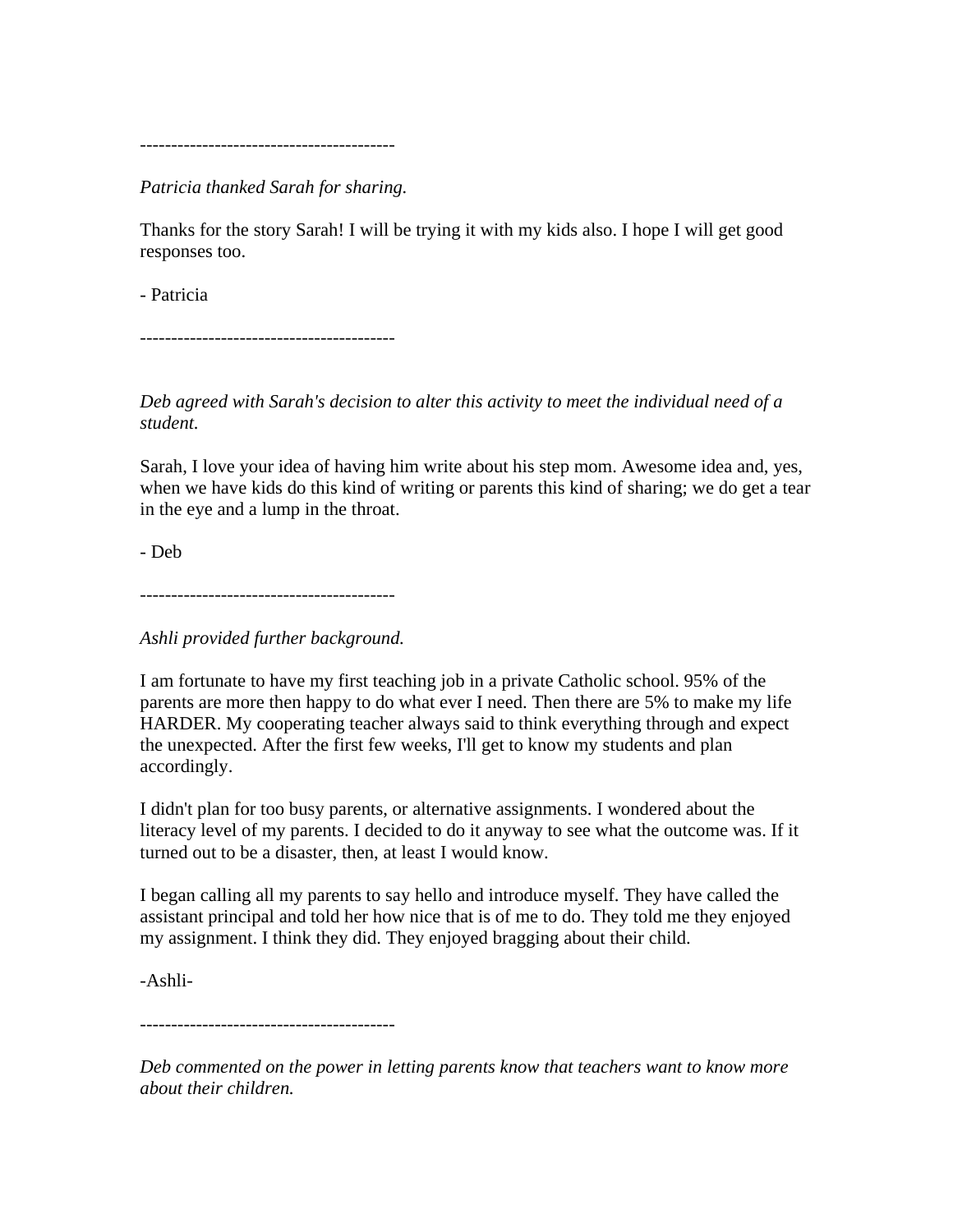Hooray for you, Ashli- no tears in the first week is great! I think that it is wonderful that you are calling parents. That makes them so much more approachable if and when there is a problem with their child. I honestly feel that when you ask about their kids, they believe that you are valuing them as a parent, their child's first teacher, and an asset to the child's education-- not a deficit.

I have found that they are much more likely to listen to suggestions and be involved in programs and projects when I ask them to help me by sharing about their child. I think you will find that as well. Good luck.

- Deb

-----------------------------------------

*Trisha shared her experience with this beginning of the year activity.*

I gave the "million words or less" assignment to the parents of 107 children. I had only one refusal. He gave no excuse, just refused. I gave them 2 nights to complete it (no weekend). I was thrilled with my responses. I teach writing and English. I found the other homeroom teachers begging to read them. Many parents gave me info I would never have received from the child.

Overall, I realized this: I have a huge group of parents who love their children unconditionally. They are so proud of every accomplishment and accepting of their flaws. Many brought tears to my eyes.

One parent wrote:

"She has been my girl for the last 12 years. I give her over to you for the next 11 months. Teach her well. Be strict, be kind, and love her."

So thank you for suggesting this wonderful assignment. It was for me as much as it was for my students.

- Trisha

-----------------------------------------

*Deb Bova responded to Trisha.*

You are welcome, Trish. I can not take credit for the original idea, but cannot recall the name of the individual who gave this to me. I began to use it in 1990, our first year of teaming. So, I am the one that passed it on to our list, but it is not my original idea.

- Deb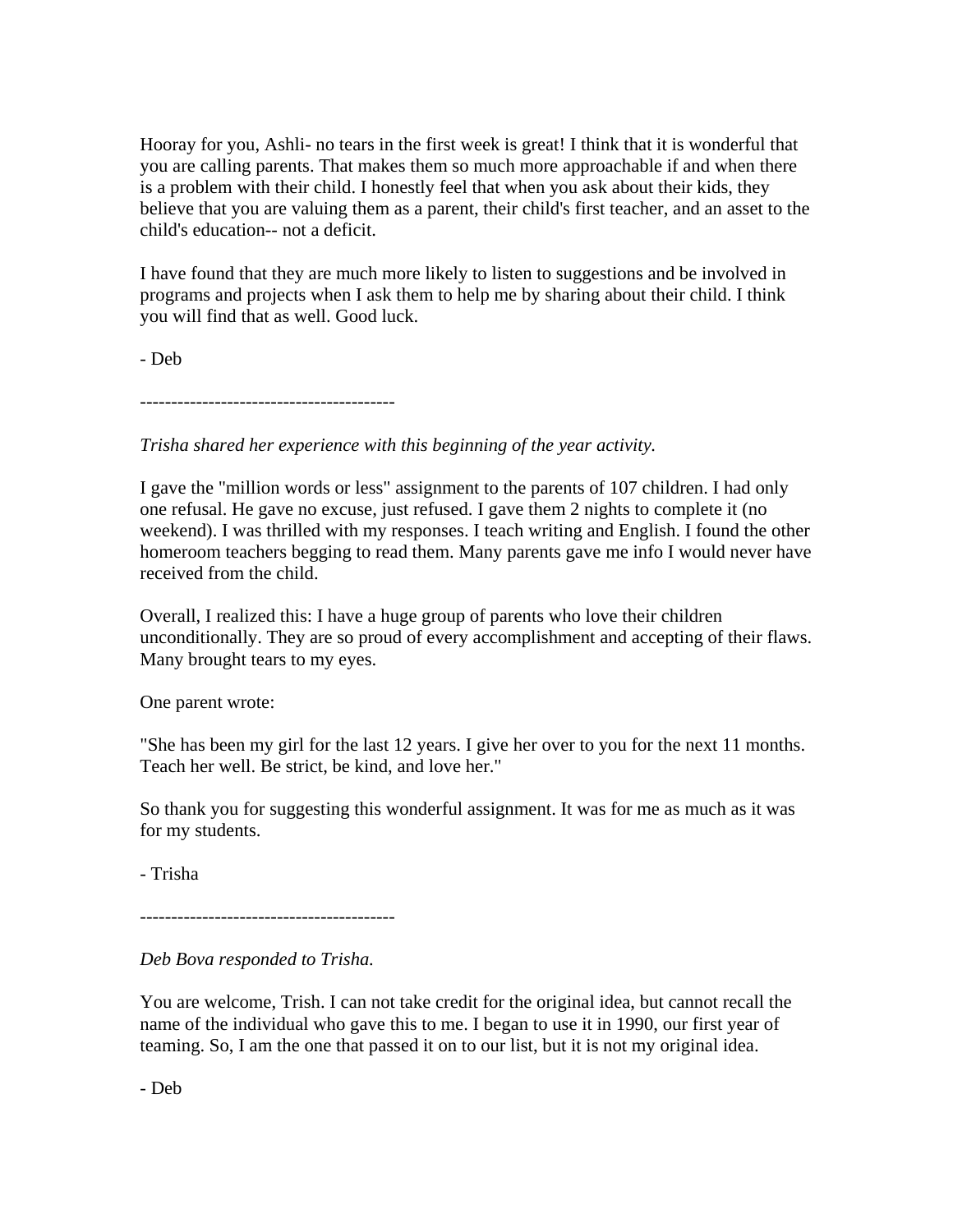-----------------------------------------

*Sharon wondered about how this may affect non-English speaking parents.*

I apologize if this has been addressed. I love the idea but what about parents who do not speak or write English?

- Sharon

-----------------------------------------

*Deb answered.*

Usually their kids will write it for them as scribes, but parents who write in their native language can do so, and the kids can translate it for us.

- Deb

-----------------------------------------

*Cossondra told readers about her positive experiences with this activity.*

THANKS to whoever originally shared the idea of parents writing A Million Words or Less. I fine-tuned it for my purposes and the first few came in today, maybe 20 of the 100 that went home yesterday - WOW!!! What a great idea!

Parents were so positive, so willing to share, so surprised that a teacher actually "cared," and the kids LOVED the idea that their parents had an assignment. I HIGHLY recommend we all do this -- what a wonderful way to start the year with good PR between school and home.

The only thing I will change for next year is it will be for our entire team of teachers - I would love to share this year's responses with my team but in my "assignment" I promised to keep it confidential.

- Cossondra

-----------------------------------------

*The "Million Word Letter" prompted many positive responses from the parents in Matt's class. He wondered if other teachers did any follow-up.*

I did the Million words also. I gave it out last Friday, and asked that it be returned by today, but if it didn't come back today I did tell the kids that tomorrow was fine.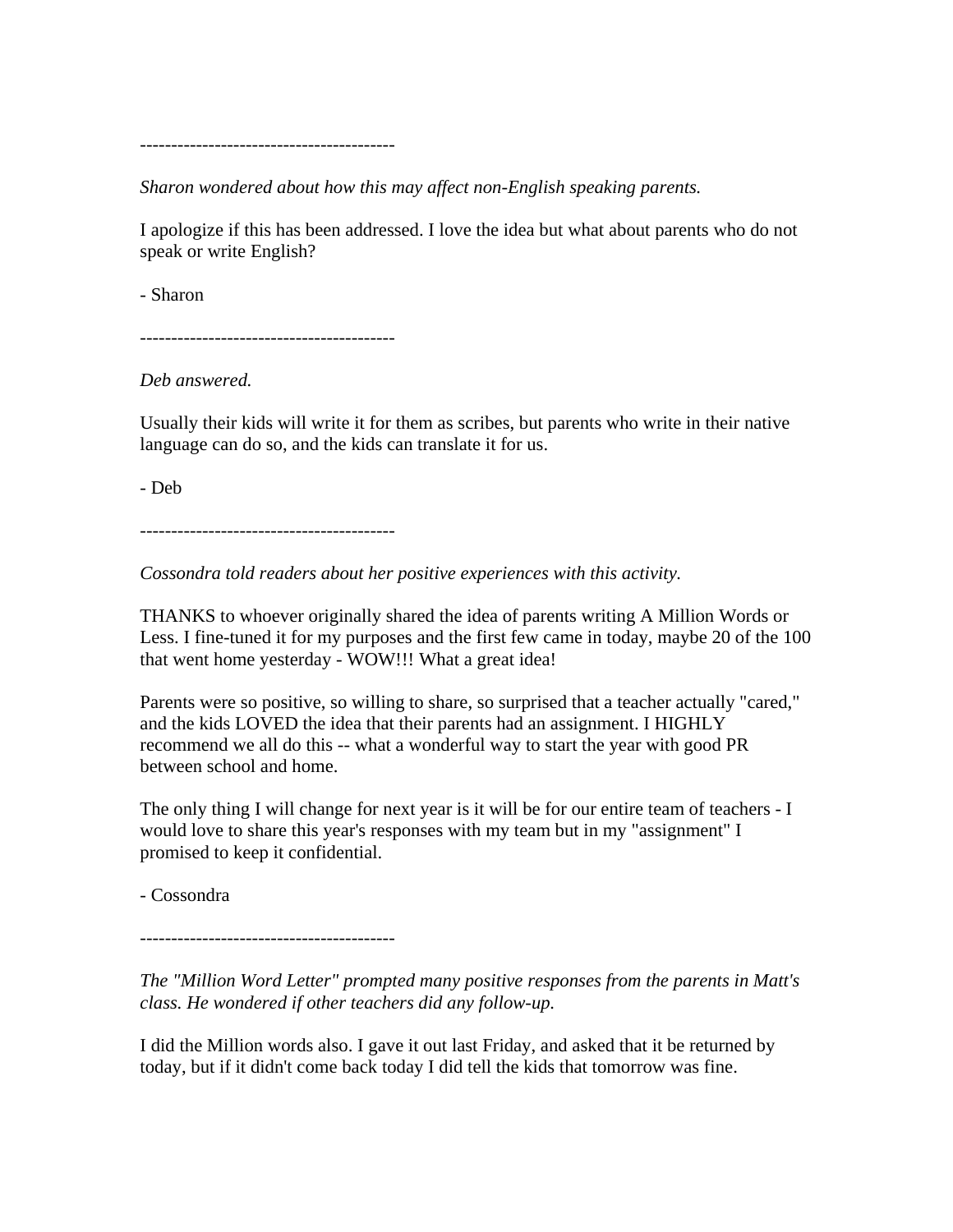Great stuff filled out by the parents, from the "my child is great as long as she gets her own way" to the 3-page typed essay. Some parents even wanted me to grade it and send it back home! Several included thank you's for having them do the assignment and giving them a chance to brag about their children.

I always wondered about those parents who we never see, and if they really do love their children; this assignment reinforces the fact that they do love and are are proud of their kids.

I did have 2 students who said their parents refused to do it, which really upset me. I told the one that even if dad writes 4 words, "he's a good kid," that was fine. The other told me that his mom wouldn't do it because she was ignorant (his words!). I felt a little awkward with that response, but it was obvious the bond isn't too strong. He then talked about his dad, and that he would do it, but he is out of town. I told him not to worry about. Have a few more that should come in tomorrow.

What did those of you who tried this do when they didn't get returned- a follow up phone call to check on it, or just forget about it? I also e-mailed the parents who provided me with an email address to thank them for taking the time to help me get to know their child.

This is such a wonderful idea!! I only wish I'd encountered it before this year!

- Matt

-----------------------------------------

*Deb made the assignment completely optional.*

I never bugged parents about the ones that I did not get back. I figured that it was optional, an activity that would let them help me get to know them and the kids. If a few did not participate, I asked the kids what they would like to share with me. If they wanted to do it, I let them do the response. If they were leery, I just let it go.

- Deb

-----------------------------------------

# *Caron shared a sad story.*

I got all of mine back, and they were wonderful, except one that really ticked me off, so I am going to vent. I have one child whose father is a gynecologist. He looked at it and threw it in the garbage and said he did not have time to fill it out. Fortunately, he came with his daughter to registration and we talked quite a bit about his precious, beautiful child so I could tell her, "that's okay - he made sure he found me the other day to tell me all about you and we talked for a long time. He thinks the world of you." That seemed to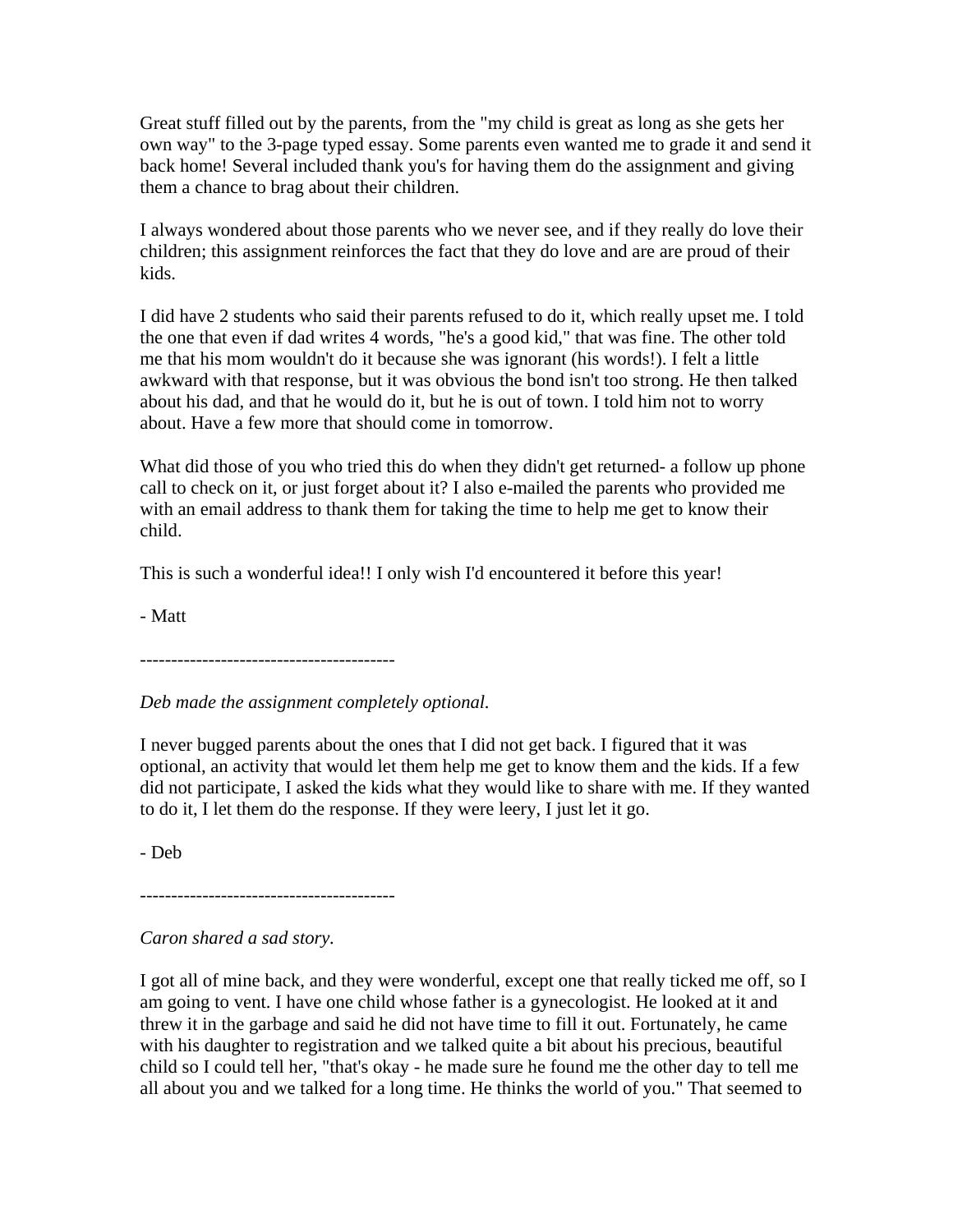help.

What broke my heart is that this girl's mother died two months before she was born. The mother was kept on life support until the daughter could be safely delivered. She has had enough issues to deal with, I really wanted to go bite dad on the forehead.

Sorry to vent.

- Caron

-----------------------------------------

*Deb commented on the incident from Caron's previous posting.* 

I would like to bite his forehead as well! How wonderful that you could make the connection with him at registration. Still, I would like to bite his forehead... for his lack of sensitivity. Was his daughter there when he talked to you about her? I got the impression she was not ... thus she missed the love and admiration he declared for this very special child.

- Deb

-----------------------------------------

*Lori shared her experience.*

I am using this with both my 6th and my 7th grade students. They loved the idea. I have students writing about their names and parents writing about their students over the long weekend. I have had several parents already "turn" it in. A couple has even sent it in sealed in an envelope so their child cannot read it. The response has so far been fantastic.

- Lori

-----------------------------------------

*Kate had positive things to say about this activity.*

My responses, too, ranged from the typed entry to no response at all to one that had only four adjectives (cool, smart, etc.), which I am quite sure were written by the boy himself. I just smiled and told him that his mom had really hit the nail on the head when she described him.

I left it alone if parents chose not to respond. As everyone else has noted, it has been really neat reading through the responses as they arrive. Definitely worth your time to do this activity!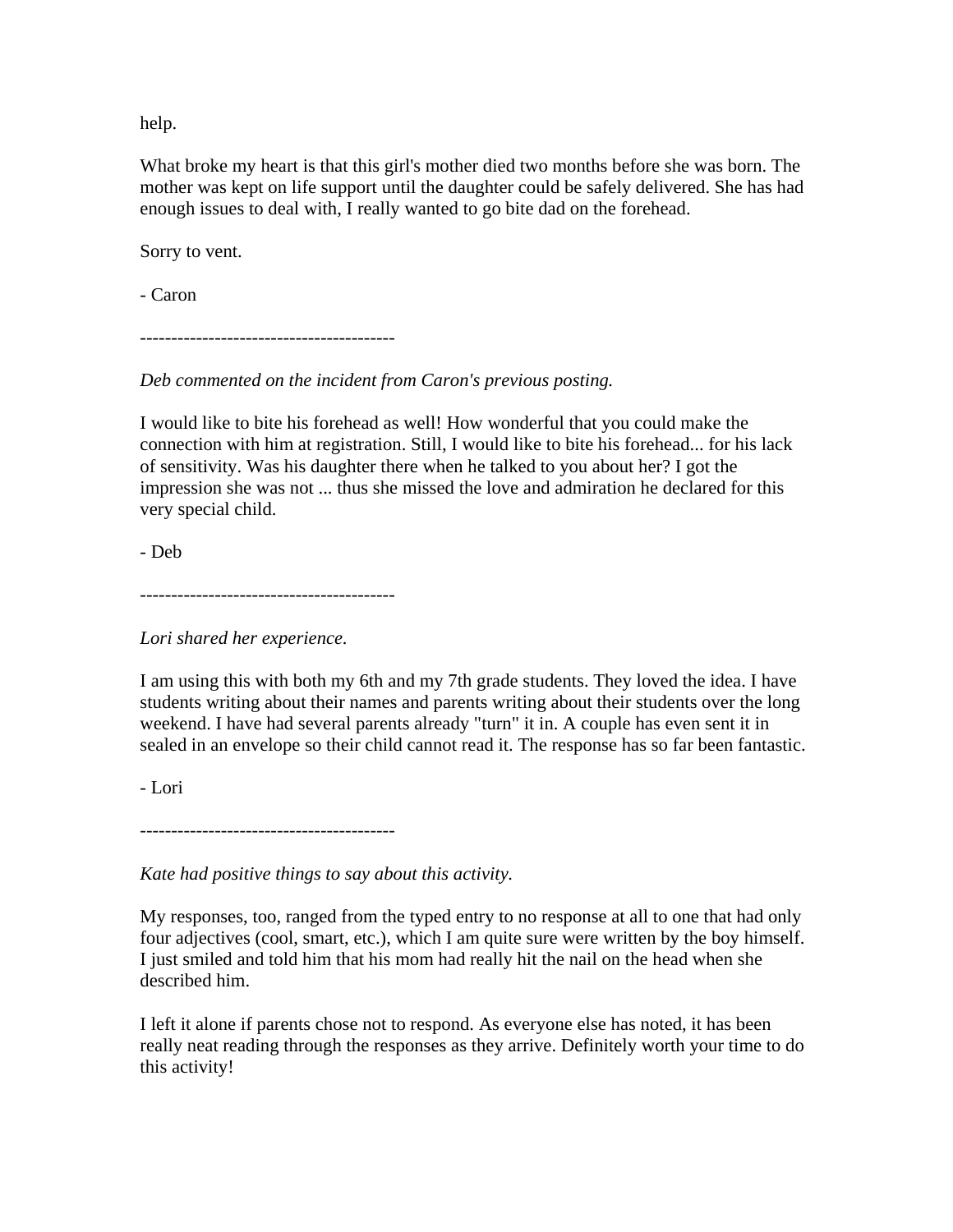-----------------------------------------

*Carolyn spoke of how touched she was by her parents' "Million Word" responses.* 

I know we have probably talked this one out, but I have to throw in my two cents worth. Boy, I wish I had given this assignment last year. What insight I have been given into the lives of my new students.

I received about 93% back and read them until 1 in the morning and cried and cried. What shocked me the most was that these children come from loving homes, regardless of what happens within those walls. I was not expecting that. I thought I would get some nice platitudes about their children. What I got instead was raw, intense, honest emotions.

My sense from last year was that not many parents cared for their children. I wish I could have been proven wrong then. When you are given an opportunity to know the real sense of a person, you have been handed a gift. I hope I can treasure these children as much as their own parents.

- Carolyn

-----------------------------------------

*Ellen agreed with Carolyn.*

Carolyn,

I just gave this assignment out last week myself, and I agree with you 100%. This is the most valuable thing I've ever done with my students. I read tales of students' births, their strengths and interests, parents' hopes for their children, descriptions of the challenges they've face....I could go on for ages. I was most touched by the aunt of twins who wrote three pages for EACH child....these kids have not had an easy time of it, but the aunt talked about the special qualities of both children. I teach in a school similar to yours, and I have been blown away by the love and hope my students' parents have for them.

Thank you, thank you Deb for posting this assignment. It will be invaluable, if only because it proves some of my assumptions wrong.

- Ellen

-----------------------------------------

Deb, Thank you, thank you, thank you for creating this assignment. This has touched all our hearts, and made such a difference in how we see our students' families (and our students).

- Kate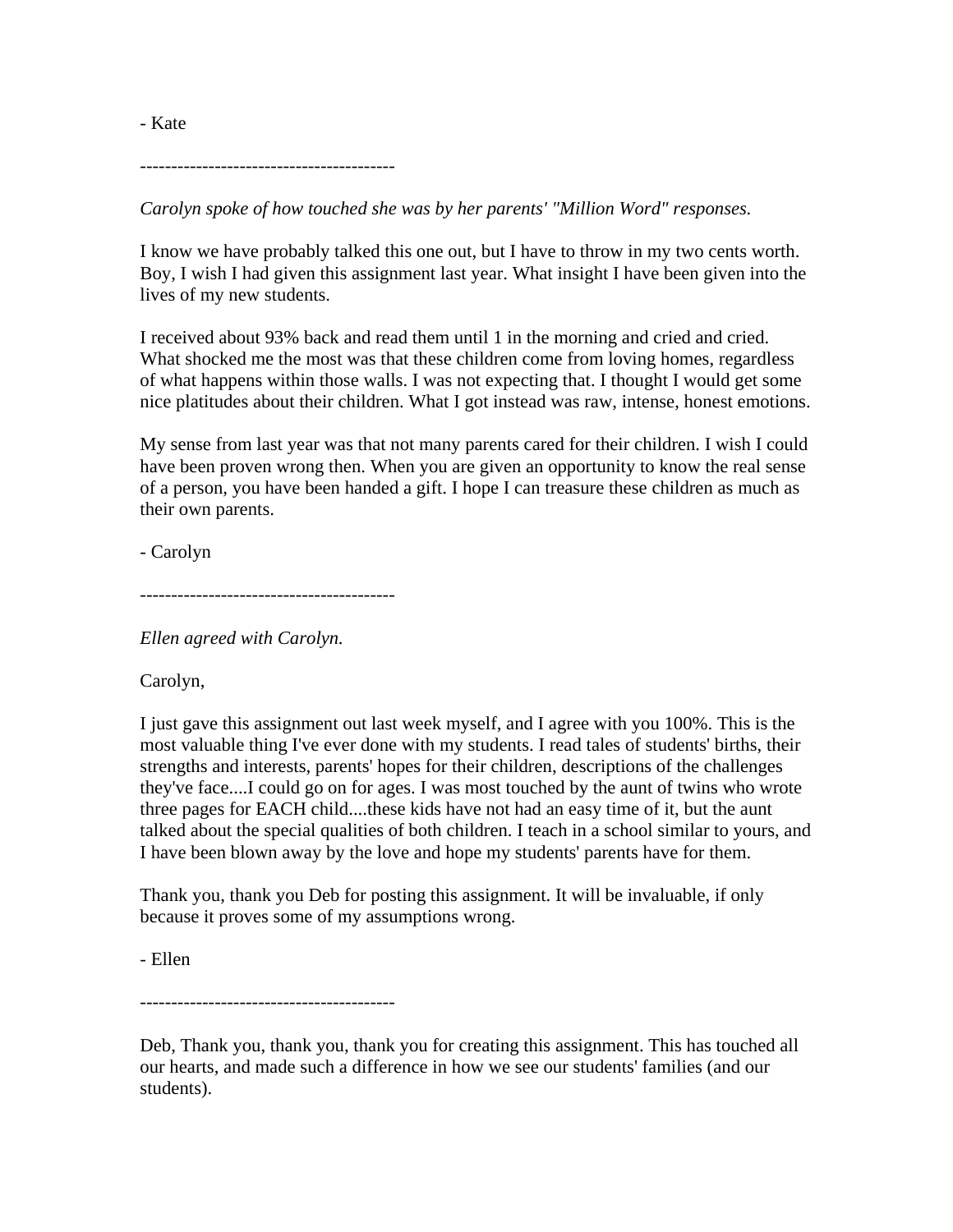Like Carolyn and Ellen, and everyone else who has written these past few weeks, I cried and cried. I learned about the mother who has breast cancer and didn't want to tell her only child, my student, but has to be honest with him (so can I give him a little extra attention? Of course!) Or the mother who typed 3 pages about how she has had to fight for her daughter to get special ed. help since the 3rd grade (and the found out she has dyslexia and ADHD, wants me to know what a wonderful daughter she has, and how she lights up a room with her kindness). I have been teaching for 23 years, and have never had a more powerful assignment. Every parent that wrote thanked me for giving it!!!

Laurie

-----------------------------------------

*Principal Chris Toy decided to try the Million Words activity throughout his school.*

Here is our version of the Million Words of Less Assignment. I asked my staff to distribute it during the first week of school. It was a huge hit. Parents responded thoughtfully and enthusiastically. I've read most of them and have asked teams to keep them on file to share with one another.

Thanks for the idea!

Chris

# **Freeport Middle School Parent Memo**

Dear Parents,

The 2002-2003 school year has begun and your children will soon be working hard on their homework assignments. Fair is fair so....here's an assignment we'd like parents to do for us! We often say that parents know their children best. This assignment will give you an opportunity to tell us what you think is important for us to know about your child so we can better meet his or her needs.

In a million words or less tell us about your child, or children, if you have more than one child at the middle school.

Please return your homework assignment to your child,s homebase teacher by Friday, September 6th.

Welcome back to school!

Mr. Toy and the FMS staff

-----------------------------------------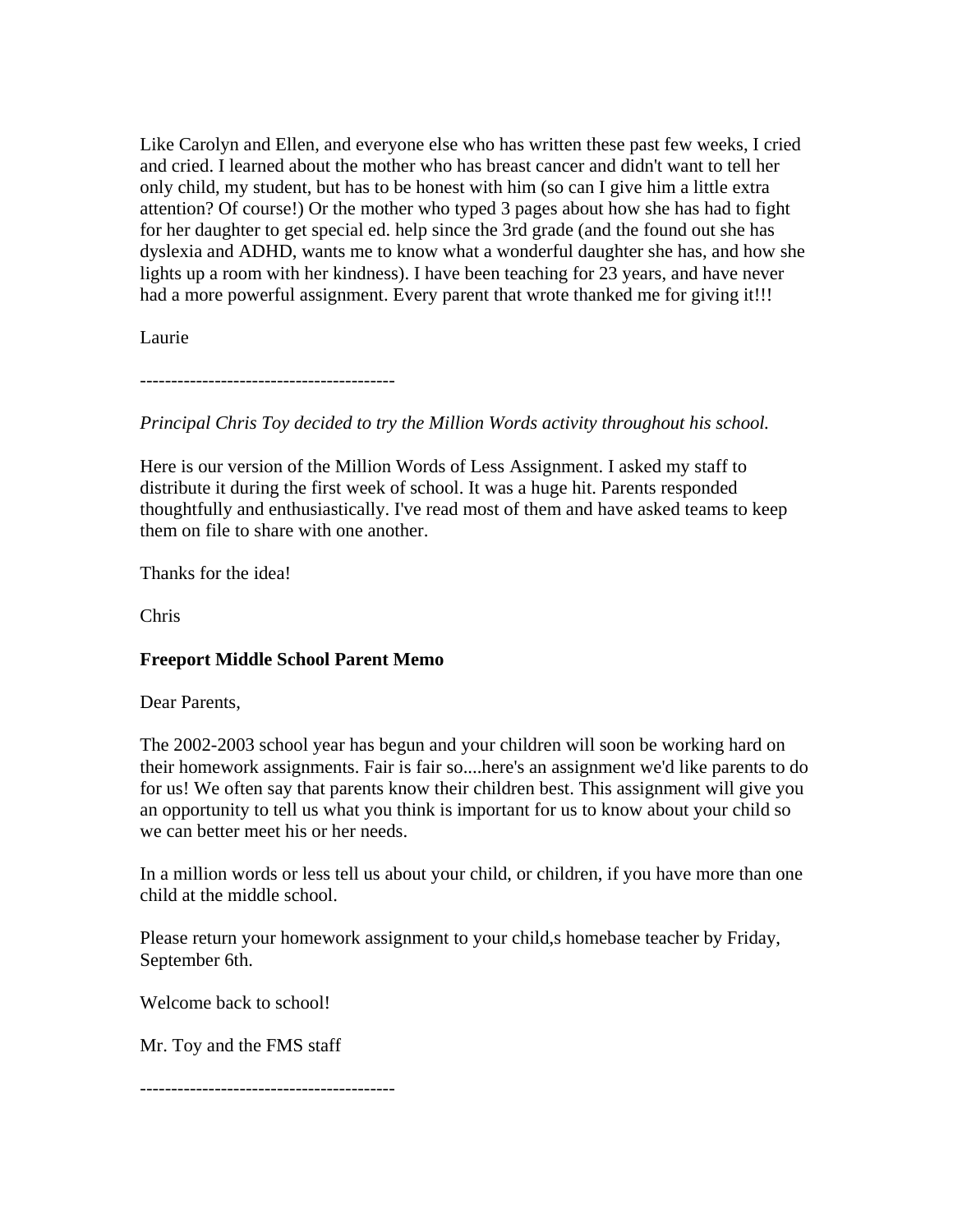*Sharon wondered if other teachers were acknowledging the parent notes.*

I am so enjoying reading about my students from the parent's point of view. Is anyone acknowledging to the parent the letter received?

Sharon

-----------------------------------------

*Matt responded via e-mail.*

I sent a blanket e-mail to all the parents who provided an e-mail address, thanking them for sharing their wonderful information. This was such a great activity and a great learning experience for me as a teacher.

Matt

-----------------------------------------

*Charlie gave parents several response options.*

I am. I gave them the option of e-mailing me the essay instead of providing a paper copy. If they e-mailed me, I replied. So far, my most moving letter was from a mother who insisted on writing the letter by hand so that I could appreciate the love she had for her son.

I'm not known as a "warm and fuzzy" guy, but this activity really was great. It will give me a whole new look at my students.

Charlie Lindgren

(Read Charlie's letter at the end of this PDF)

-----------------------------------------

*Trisha wrote notes and letters and placed the pieces in student binders.*

After reading each letter I wrote a small note on the bottom of the page. I also tried to make comments throughout. Sometimes my notes were a short as "Thank you" There were a few that I wrote letters back to acknowledging the ideas or concerns the parent had. These pieces are being kept in each students binder. I encouraged the kids to share my comments with their parents.

trisha

-----------------------------------------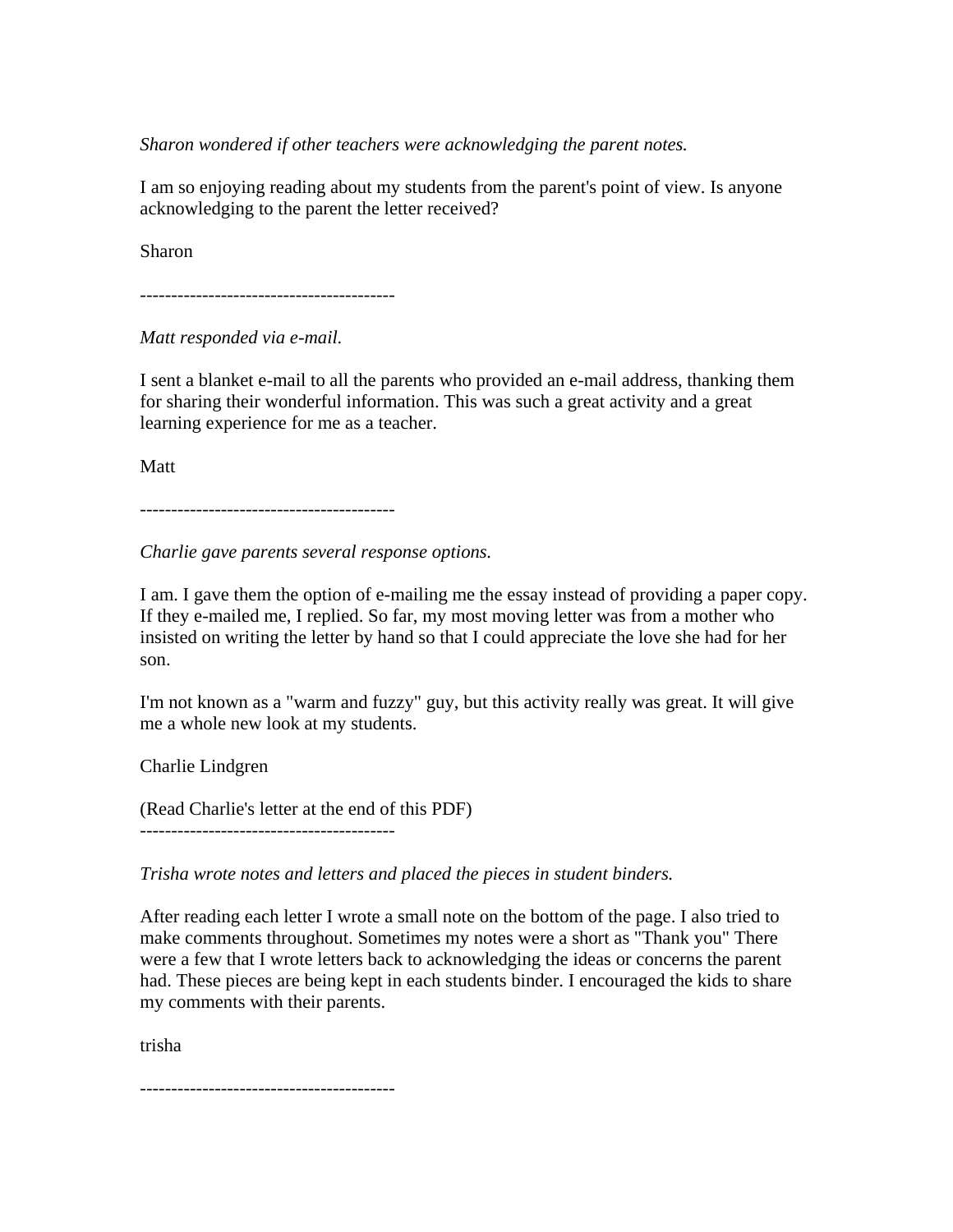*Sharon was disappointed at her response and wondered whether she should follow up.*

Well, I did not get as many turned in as I hoped. Should I call their homes?

Is it because the student did not tell them the assignment? Is it because they cannot read/write English? Is it because they just can't fathom the idea? Is it because their home is chaotic? I don't want to put pressure on those unable....should I just accept the ones I received and stop there?

Sharon

-----------------------------------------

*Deb always emphasizes that students can serve as "scribes."*

Yes-- accept what you have, and give one more word of encouragement. Tell your students that they may still share their family's responses, and to be sure to emphasize that they can write for the parents if the parents wish to handle it that way. I usually reinforce the idea of "scribes" and then let it go.

Deborah Bova

-----------------------------------------

*Chris had a follow-up idea.*

I'd say that you accept what you've gotten. If I were going to push at all, I'd send a note home thanking the parents for sharing such wonderful things about their children. Then, I'd let parents know that you are open to receiving information about their children anytime.

Chris Toy

-----------------------------------------

*Alayne "spread the joy" by sharing with her teacher teammates.*

Reading the loving responses from the parents has been incredibly rewarding. What has also been wonderful is the reaction of the members of my team to the responses they've been receiving.

I don't think they were expecting anything special to happen and it's been great to see how touched they've been by what their students' parents have written! As a result of this, I suspect we're going to have a much stronger partnership with parents than we have in the past. So thank you, Deborah!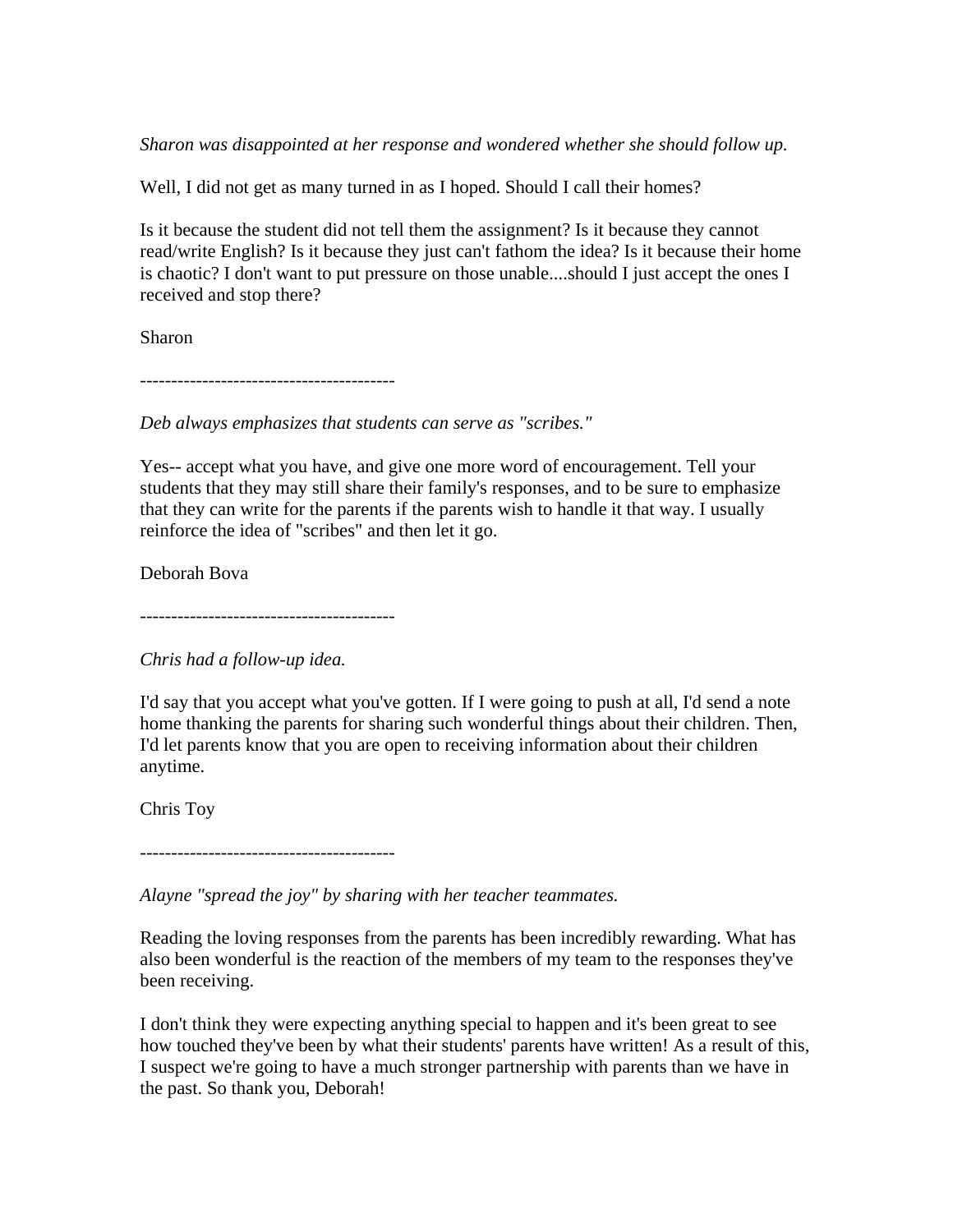Alayne

-----------------------------------------

*Lori described her results.*

I gave the million word assignment the first week of school. I got such an overwhelming response that I could not keep up with the responses. The students were dying to read them, and the parents were more than happy to share what they had to tell.

I got three pages from some, 1/2 from others and a couple of no responses. I am going to call the couple who did not respond to make sure they really got the assignment from their child. A couple I doubt received the assignment at all and I can take that up with the child at school. Many sent the responses in sealed envelope. A few even stapled them shut, with a request to not share it with the child but to please share it with the rest of the child's teachers.

I was thanked profusely by many parents for the opportunity to tell me about their child. I expected the parents of the top kids to have a big response and many to not respond at all. I was surprised at the parent care and love for their child. It seems that so many don't care when you only see the outside.

I also have parents now comfortable enough to call and talk to me about assignments and other problems their children have. Today, a child who is very quiet and painfully shy brought me a note from her mom to please call. It seems the latest assignment (writing a family history) is too much for her right now with a recent tragedy (death of her father). While this girl was afraid to ask not do it, her mom felt I was caring enough that maybe I would allow her to do something else. I know my students now in a way I still did not in the end of the year last year.

Thank You for the wonderful assignment! It was a huge hit!!!

Lori

-----------------------------------------

*Sharon described her results.*

I received about 60% of the letters from parents. They ranged from poems, profound narratives filled with wonder and respect for their child, a blow by blow list of developmental milestones (when they were out of diapers!) to one parent refusing to believe that it was an assignment for him and made the student write an autobio! I was able to share these letters with the 6th grade team for which they were grateful. I have been able to use the information culled when speaking to the students and to recommend specific extracurricular activities I think they would be interested in. Great project!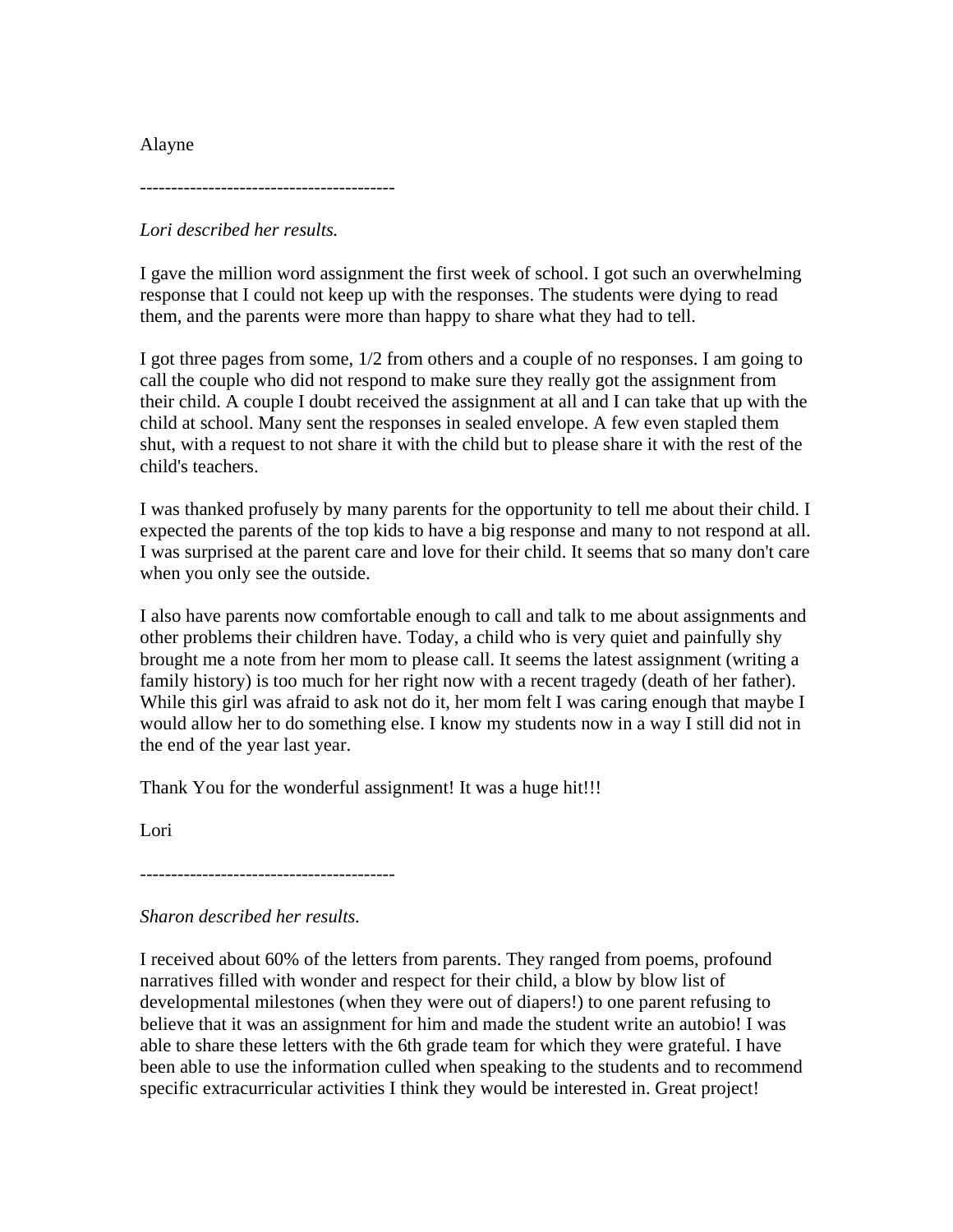## Sharon in Seattle

-----------------------------------------

*Deb summed her thoughts and feelings up.*

I am so glad that I shared this at the start of the school year with the listserv. I wish that I had saved all of the comments because it would have made a wonderful article for the Indiana Middle Level Education Association Journal. Thanks for sharing what you learned and treasure. I feel that way as well. I love to bond with the families by giving them the opportunity to teach me about their children.

- Deb Bova

**Editor's note: When this topic came up again right after the holidays, several list members contributed additional info about how they did the Million Words activity. Here are some highlights...**

*In response to questions from a new teacher beginning her career in mid-year, Deb Bova wrote:*

The parents , "In a million words or less, tell us about your child," is open ended and the parent or guardian can write as little or as much about any topic as he or she wishes.

In the letter, I usually ask kids specific things in specific paragraphs. Here are a few examples of what I tell the kids:

In the first paragraph introduce yourself. Tell me your full name, your date of birth, if you have brothers or sisters, if you are the oldest, youngest, or in the middle, and if you have any brothers or sisters who have been in my classes before. I also ask the kids what schools they have attended, and where they lived ( states and cities). I also ask them what they would like to do, write, read, or learn. I conclude with them telling me any fears (bees, spiders, bad storms, etc.) that they might have. I also ask for their parents' names and their home phone numbers.

In the next paragraph, I ask the kids to share two things that they are good at doing ( not necessarily school things) like: drawing, dancing, doing hair, cooking, helping at home, sewing, building things,singing, skating, on the computer, athletics, etc. I ask them to share a quote that someone positively commented on or praised them about their talent or whatever it is that they are good at doing.

I ask kids in this paragraph to tell me what was their best year in school... all the way back to nursery school. I encourage them to remember the names of teachers, friends, and activities that they enjoyed. I ask them if they could put one thing back into school, what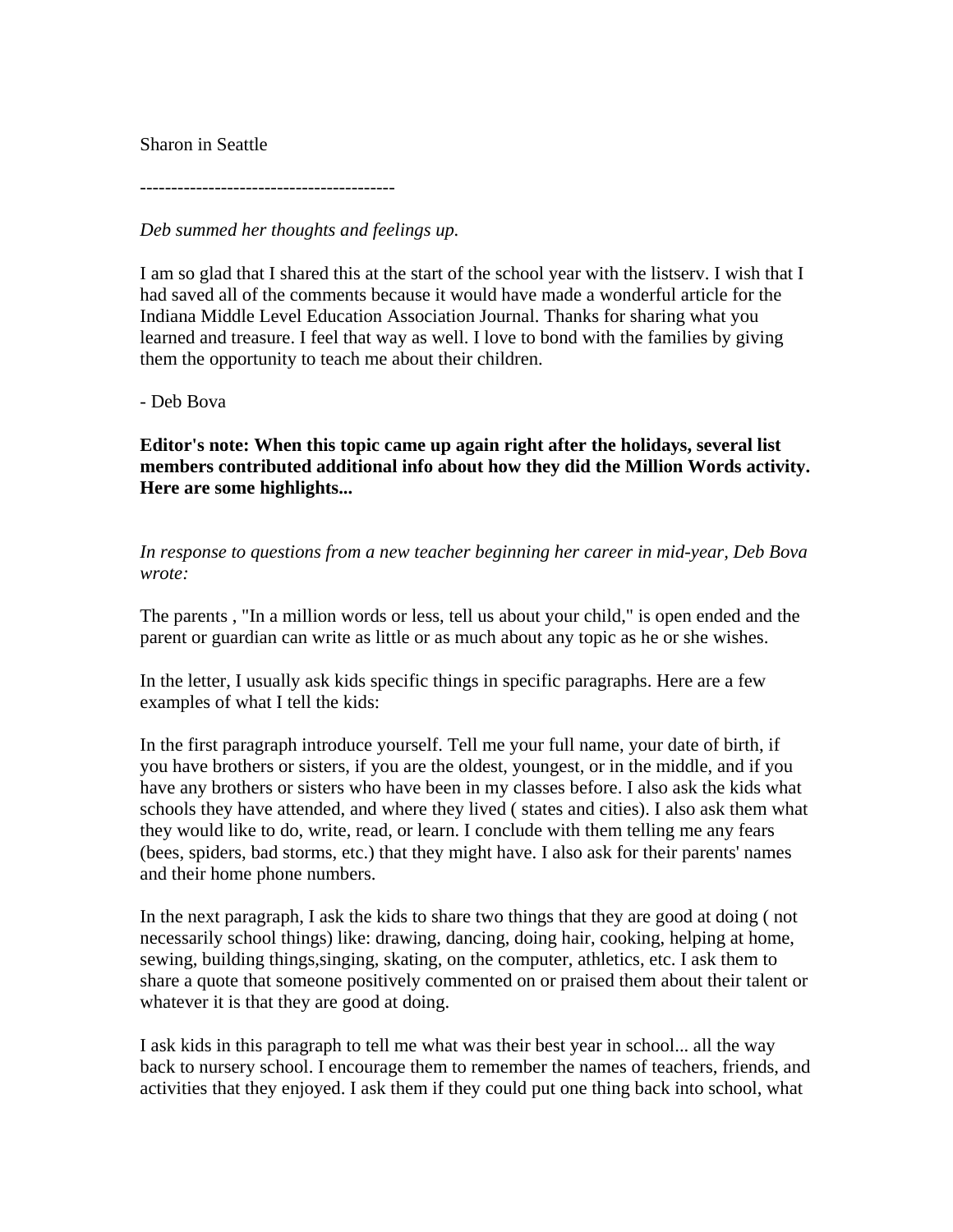would it be. I also ask them if they could put one thing ( peace, kindness, etc.) in the world, what would it be. I usually include the question, "If you could take one thing out of the world, what would it be and why?"

In the last paragraph, I usually ask the students to share one area that they enjoy in school or feel comfortable with in school. I ask how they feel about English-- or whatever subject I might be teaching them, and I encourage them to be honest...because I won't fall apart if they really do not like my subject. I tell them "My goal is to try to help you dislike it a bit less, to be more comfortable in asking questions and learning." I ask them to tell me three things that they want me to help them with in this class during this semester. I ask them to list what the do feel comfortable with in this subject or what might be one strength they have in this subject.

-------------------------------------------------------------

*Cossondra George offered her version of a note to parents:*

Dear Parents,

I know that you are busy but...

I have a request/assignment just for you. In a MILLION WORDS or less, please tell me about your child. Anything you feel is important will help me better teach your child this year. Each child is special and unique in his/her own way. No one knows this better than you. Please share their likes/dislikes/fears/hopes/dreams/past successes/past failures... anything and everything.

I would appreciate it if you could have your child turn this assignment in to me on Tuesday, September 3. However, I understand you are busy; therefore, I will accept these any time during the month of September.

This assignment is not graded; your child will not be penalized in any way if you do not send in this writing assignment. However, I hope you will choose to complete this for me and for your child. Anything you share with me will be held in the strictest confidence. I will never share it with anyone else without your permission.

Thank you in advance for your cooperation.

Sincerely, Cossondra George, your child's 7th grade math teacher

-------------------------------------------------------------

*Debbie Buckholts offered a somewhat different idea:*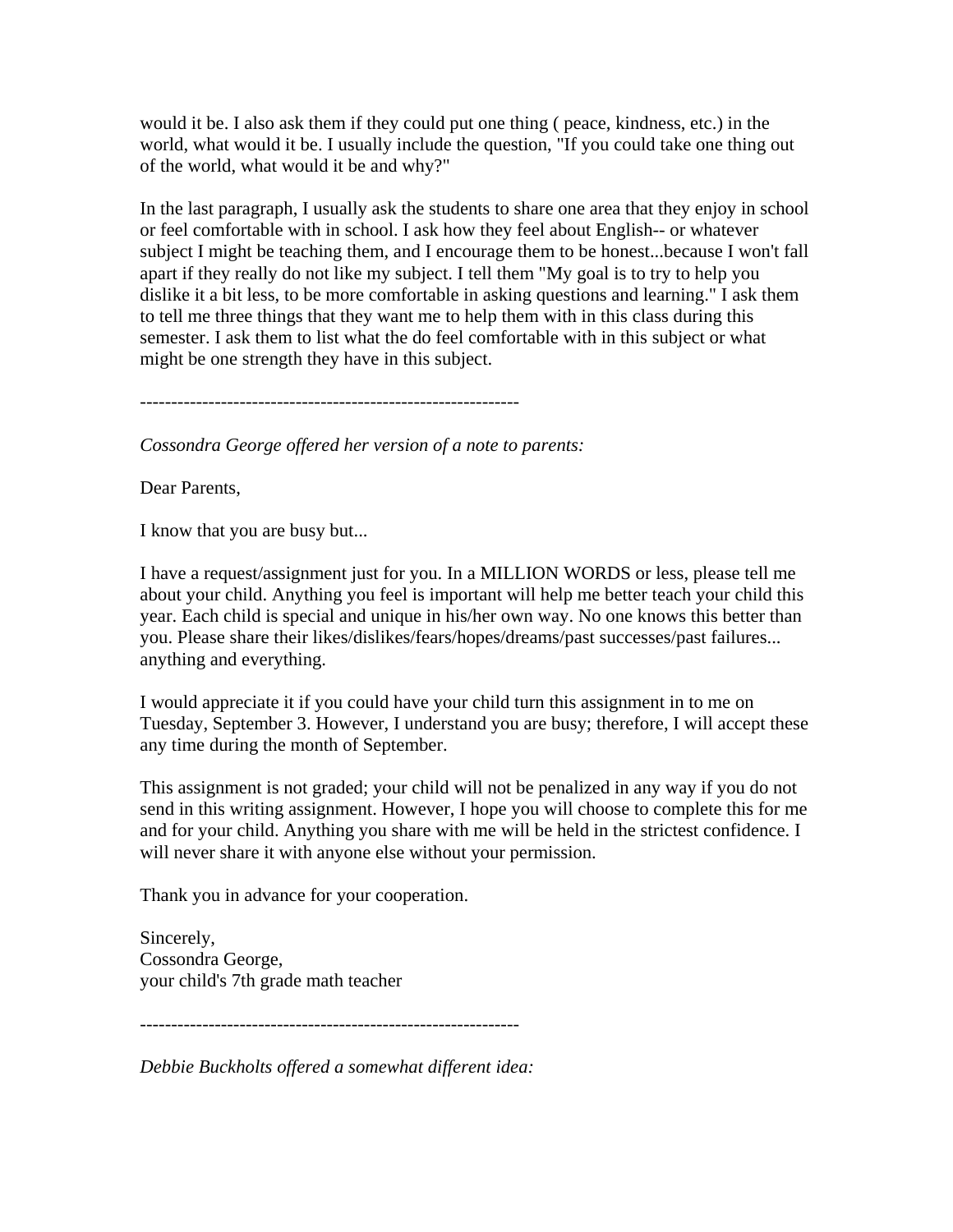Something that I use at the beginning of the school year is an activity where I have listed different things that the kids may have done over the summer break or things about them.

Examples:

1. Find someone in this class who attended a Braves game this summer

2. Someone who has an older brother\_\_\_\_\_\_\_\_\_\_\_\_\_

3. Someone who participated in the Summer Reading Program\_\_\_\_\_\_\_\_\_\_\_\_\_\_\_\_\_\_\_\_\_\_\_

4. Someone who wears contacts\_\_\_\_\_\_\_\_\_\_\_\_\_\_\_

I have about 30 items listed on a page and this requires the students to get up and interact with their classmates and at the same time find out things about each other. They can only get a person to sign their paper once and they can not sign their own paper. Then we share as a whole group. This gives you and the other students to find out things that they have in common and some unique things about the students.

This year I found out that one little girl had seven older brothers and that another had participated in a surfing contest in California. Several had attended the same Braves game.....etc.

Debbie

**Almost a year later, the subject of the Million Words activity came up again on the listserv, as teachers began to think about start-up activities for Fall 2003. Several teachers shared their experiences from the year before and some fresh ideas emerged.**

## *On June 25, 2003, a MiddleWeb listserv member wrote:*

I start back to school July 30 ! One thing I want to work on is getting to know my students better. Not what other teachers know (sometimes that can be negative). I have decorated my classroom all about me and the first reading lesson is that they have to write 5 sentences about me. (inference) Last year the Spurs Parking Only sign on the wall above the door kept them thinking. Students would come in and talk about the game all year long and I had to make sure I saw the game or read about it in the paper. One young man carried on and on about one game and he said, "Hey, I was using elaboration and detail. Boy my writing test is going to be good this year. I get it talking and writing go together." (by the way he made a 4.5 out of 6 the best he had ever done). Sorry that I rambled on. Any ideas?

-------------------------------------------------------------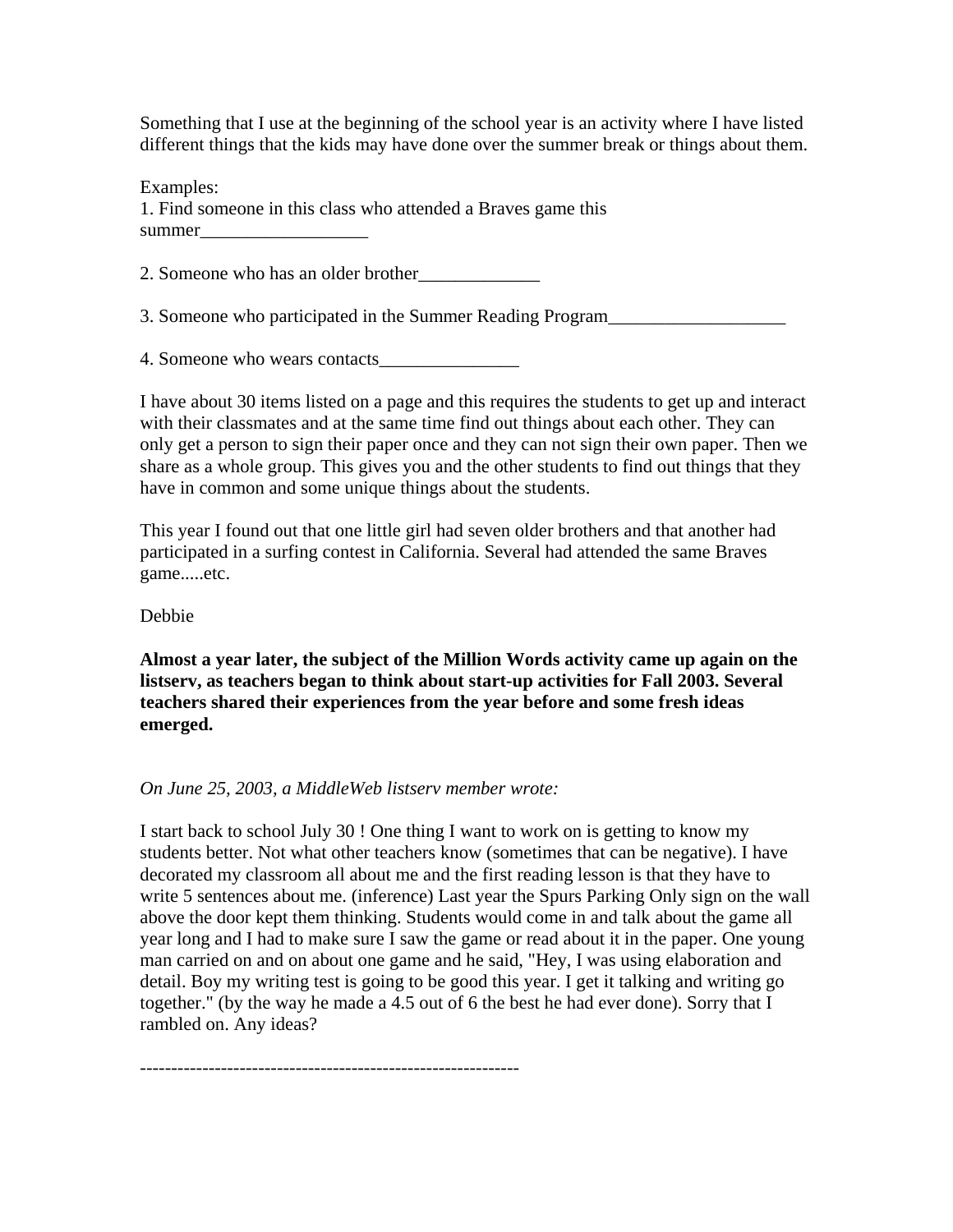## *Lori described her success with the "Million Words" activity last year p; and prompted several other list members to recall their experiences.*

The best lesson I have ever done was "In a Million Words or Less" and I asked the parents to write about their child. I had about 99% of my parents return the assignment and I learned a lot about the students, much of which I may have never found out. The parents love the opportunity to "brag" about their kids and the kids love to know what the parents think of them.

I got the added benefit of having very early positive contact with the parents. The thing I do with the students in the classroom is I have them make a list of things they wish I already knew about them as a first day assignment. It is usually my first journal assignment, but it also gives me good insight into the students and their likes and dislikes.

-------------------------------------------------------------

*Marcella had a mostly good experience p; but some negative feedback, too.*

I used this activity last year and I must say that most parents were cooperative and gave us a wealth of information. However, I did get a very nasty message from a parent who wrote to me to tell me that it was none of my business and I got paid for teaching his son and not to pry in their personal business. Anything I wanted to know, "ask my son yourself". He complained to the principal and told me that he was looking forward to discussing the issue with him on back to school night. Go figure!

Other parents considered it a burden, especially if they have more than one student in the middle school. Some wrote down "something" on a piece of paper and turned it in. I wouldn't have accepted such poor work from my students.

-------------------------------------------------------------

*Lori replied:*

Marcella,

I had a wonderful experience with it. I only had a couple of parents who didn't turn in something that was really wonderful. I didn't count off for inadequate parent writing. It was very worthwhile in my experience. My parents appreciated the opportunity to brag a bit on their students. I learned a lot and connected with the parents in ways I may not have otherwise. I am sorry you were not impressed with the assignment -- I think many of us here found it wonderful.

-------------------------------------------------------------

*Melba pointed out the importance of the way in which the message is sent home.*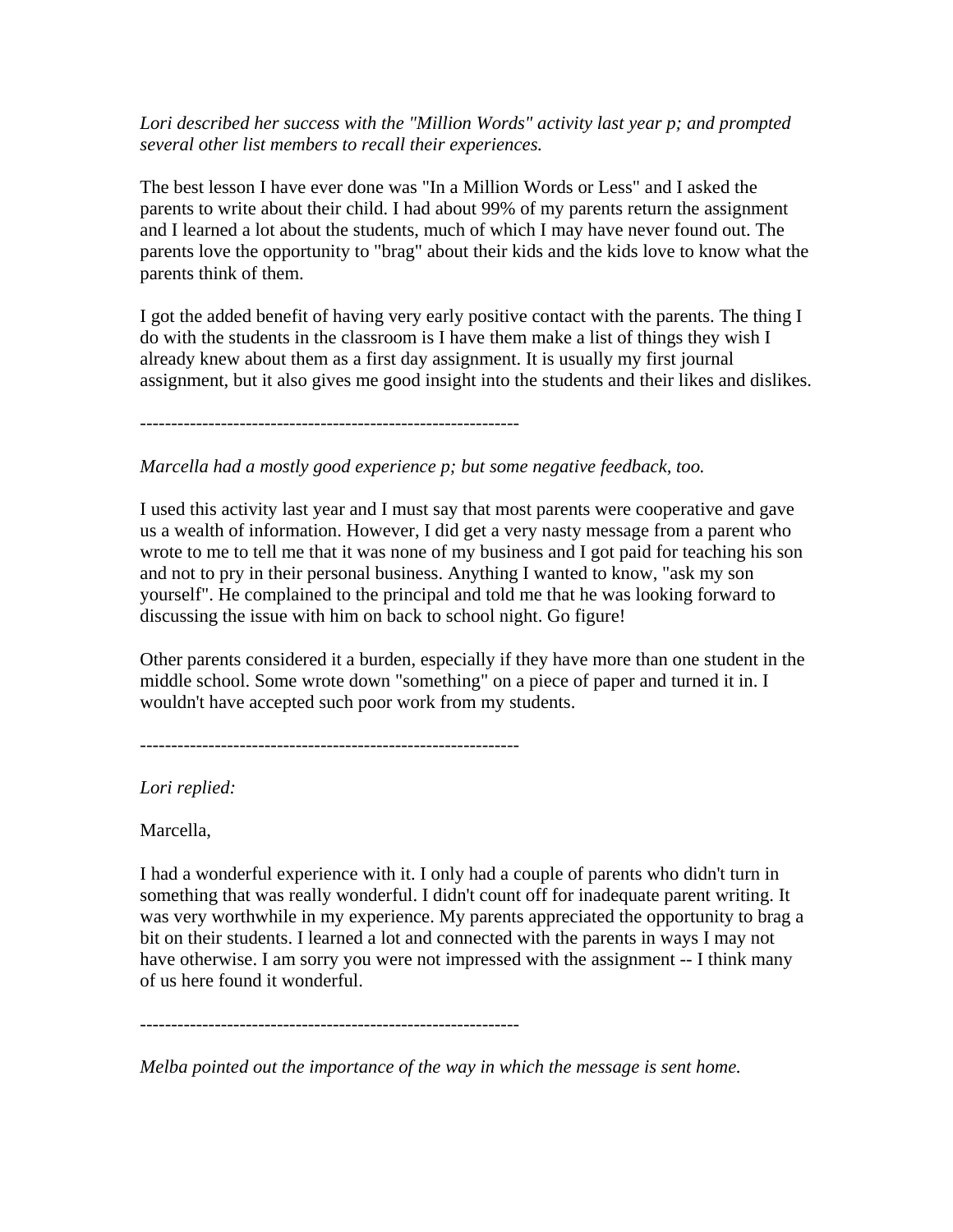Marcella, I wonder how you sent this idea (A Million Words...) home. Did you give this assignment to the students orally with the intention that they would in turn explain it correctly to their parents, or did you put it in writing explaining yourself to the parents your intentions? If you relied on the kiddos to do an adequate job of explaining it to their parents, you can bet that all they said was words to the effect: "she wants you to tell her about me" or worse "she wants to know what bad stuff I do that she should know about".

I do know that some parents get really protective when teachers ask for family history or information. I had one father refuse to fill out a registration form (the section asking for number and names of siblings) and told me it was none of my business and this was required by the school district and not me! I also had a parent (father) call me to ask why I asked his son to interview his grandparents and members of his family when we were studying cultures and norms in social studies. Some parents do get very protective and we either have to respect that and leave it alone or take the time to call the parent and explain it more thoroughly.

Don't give up on this activity; it is a good one.

-------------------------------------------------------------

*Principal Chris Toy shared his note from last year.*

Here's the text of what I sent home to parents regarding the million words or less activity. A Million Words or Less, A Home Base Writing Assignment

Dear Parents,

The 2002-2003 school year has begun and your children will soon be working hard on their homework assignments. Fair is fair so....here's an assignment we'd like parents to do for us! We often say that parents know their children best. This assignment will give you an opportunity to tell us what you think is important for us to know about your child so we can better meet his or her needs.

In a million words or less tell us about your child, or children, if you have more than one child at the middle school.

Please return your homework assignment to your child's homebase teacher by Friday, September 6th.

Welcome back to school!

Mr. Toy and the FMS staff

-------------------------------------------------------------

*Concerning parent resistance, Chris added:*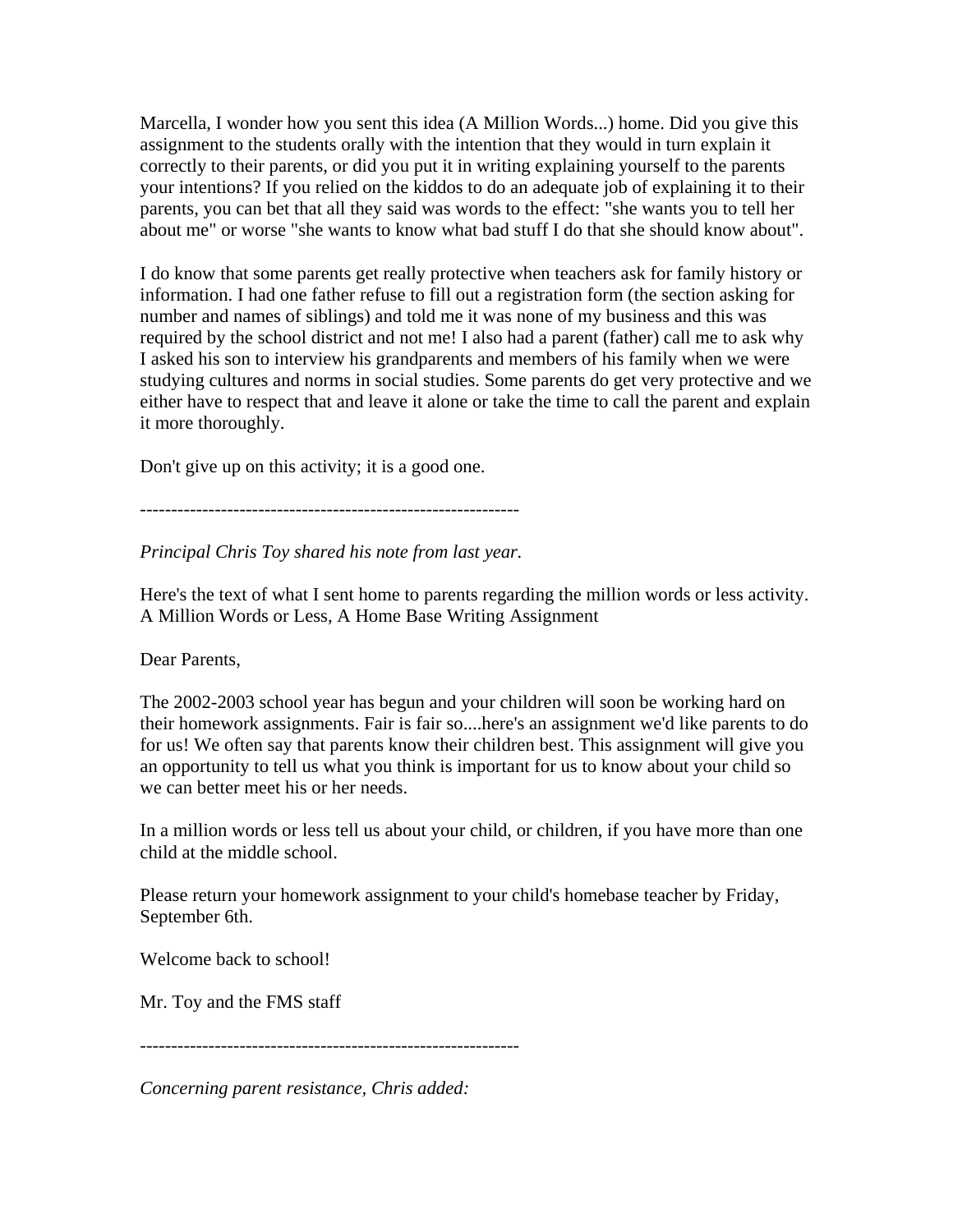It seems to me that this activity is still worth doing. After all, I can't think of ANY activity we do that is universally accepted. IF most parents were cooperative and it gave us useful information for serving kids' needs, isn't still worth it even if there are a few naysayers? Besides, they can just not do the activity.

-------------------------------------------------------------

*Cossondra agreed p; do it anyway.*

While I had no parents complain, a few did not complete it - but I agree with Chris - do it anyway.

It was great! And, I got an email from a parent just this week, thanking me for the great year his son had, and saying, "We knew it'd be a great year when we got that first assignment when you wanted our input."

-------------------------------------------------------------

*Chris wondered about what to do the second year.*

In thinking about the million words or less assignement, since we did it last year, I wonder if it should be changed slightly for parents who did it last year....or perhaps not, since the kids probably have changed? Thoughts? I will definitely do it similarly to last year's for the incoming 6th graders.

-------------------------------------------------------------

## *Lori had an idea.*

Our 8th grade teachers are going to revise it just a little bit and ask what it is that the parents believe is the most important things they want their children to learn this year. They plan to leave the 7th the same and add the 6th grade for the teachers interested. The 6th graders I had last year had an overwhelming response by the parents. . .Some even sent the letters to all the teachers not just to me.

It was really powerful and I don't think there is anything wrong with asking the parents to do a similar activity each year. They are bound to have different concerns this year than last and definitely different hopes as the new standards go into effect and their students have to finish 8th grade with a 2.0 to go on to 9th grade in the next fall.

-------------------------------------------------------------

## *Chris replied:*

Thanks for the ideas Lori. I asked one of my parents about differentiating the million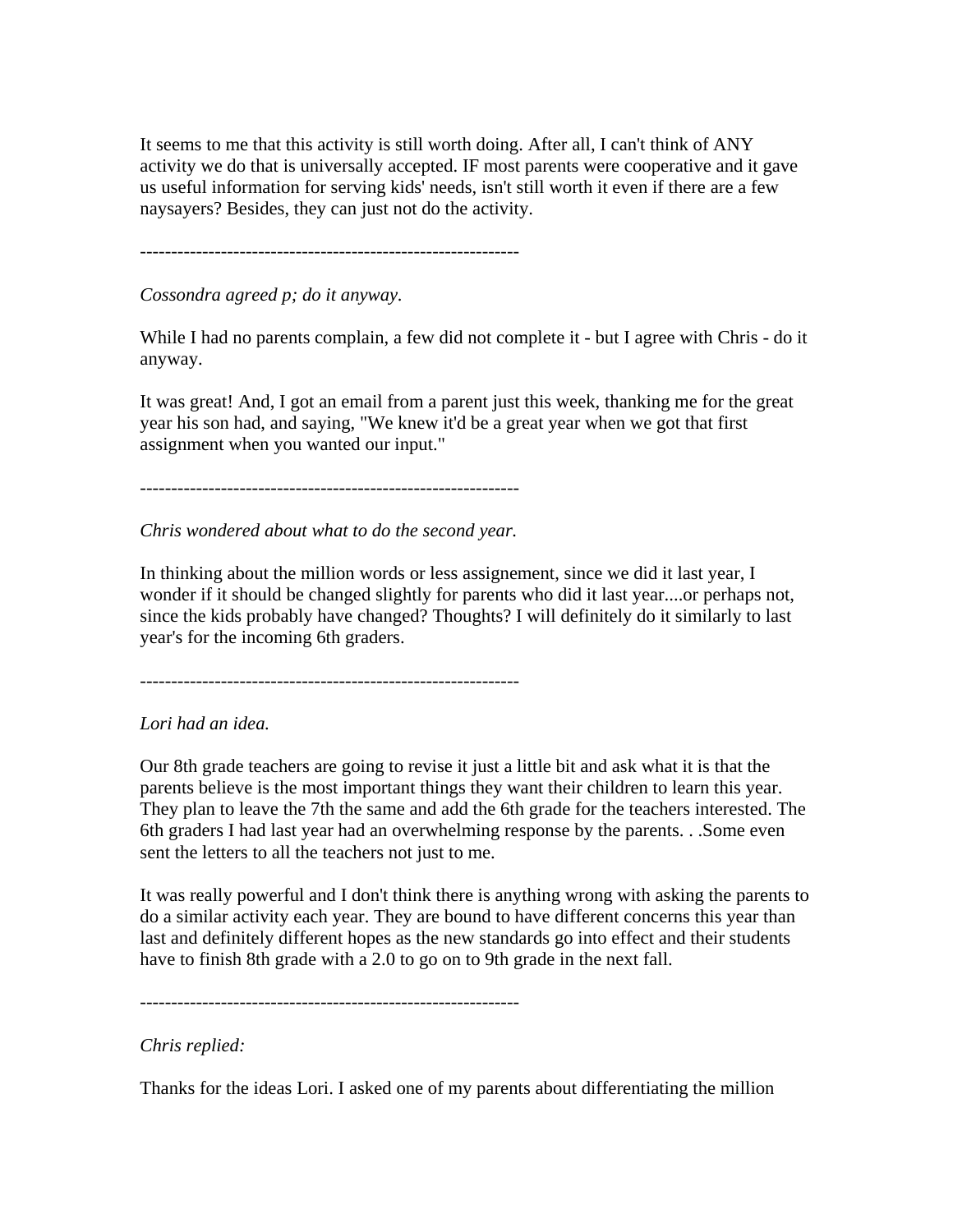words assignment. She pointed out that I tell parents that the middle school years see the most change in students from year to year. Perhaps I could ask 7th and 8th grade parents how their children have changed since the beginning of the previous school year.

-------------------------------------------------------------

*Jennifer shared her experience p; a slight twist on the activity.*

I assigned a similar assignment last year...I had students bring it home the day of our open house - then the parents could turn it in there or anytime afterward. When I met with the parents, I explained to them that I really wanted to know about their students and the more information I knew upfront, the better I could work with their child. I explained how some of the questions I asked related to class - since I would be differentiating, the more I knew the more I could create appropriate assignments, etc.

I then threw in something like "this is something that has helped me greatly, and I hope you take the time to complete it. However, if you feel that the answers to these questions are none of my business, that's fine too. If you decide not to, you will not get a phone call and your child's grade will not be effected. I just want you to know that this is one of my favorite assignments and I hope you complete it. "

I had a vey good return rate and most of the parents gave me additional positive feedback about the assignment.

This year, I think I'll have more sheets available at parent-teacher conferences so that parents can complete them as they are waiting. (unfortunately, the way our conferences are set up parents often have to wait).

I'd highly recommend this assignment. I kept them in a binder with the data/parent contact sheets for each student so I could flip though them frequently and/or review them before I called parents with problems or concerns. It was very helpful!

-------------------------------------------------------------

*First-year teacher Ashli says the activity got her career off to a good start. When she read them again at the end of the year, there were a few revelations.*

I have to admit that my students LOVED me right away when they learned that their parents had the first homework assignment. For the most part, I felt that my parents LOVED to brag about their child. Most of them went on an on. Some wrote, and I quote, "Camron can be good. Camron can be bad. Good luck!" Others wrote, "Harrison is a sweet and loving child. He has been known to create havoc on the classroom." She couldn't haven been more right!

I had one parent say that she didn't like the "Patronizing way the assignment was given..." I had one parent come up to me during the open house and say that they enjoyed my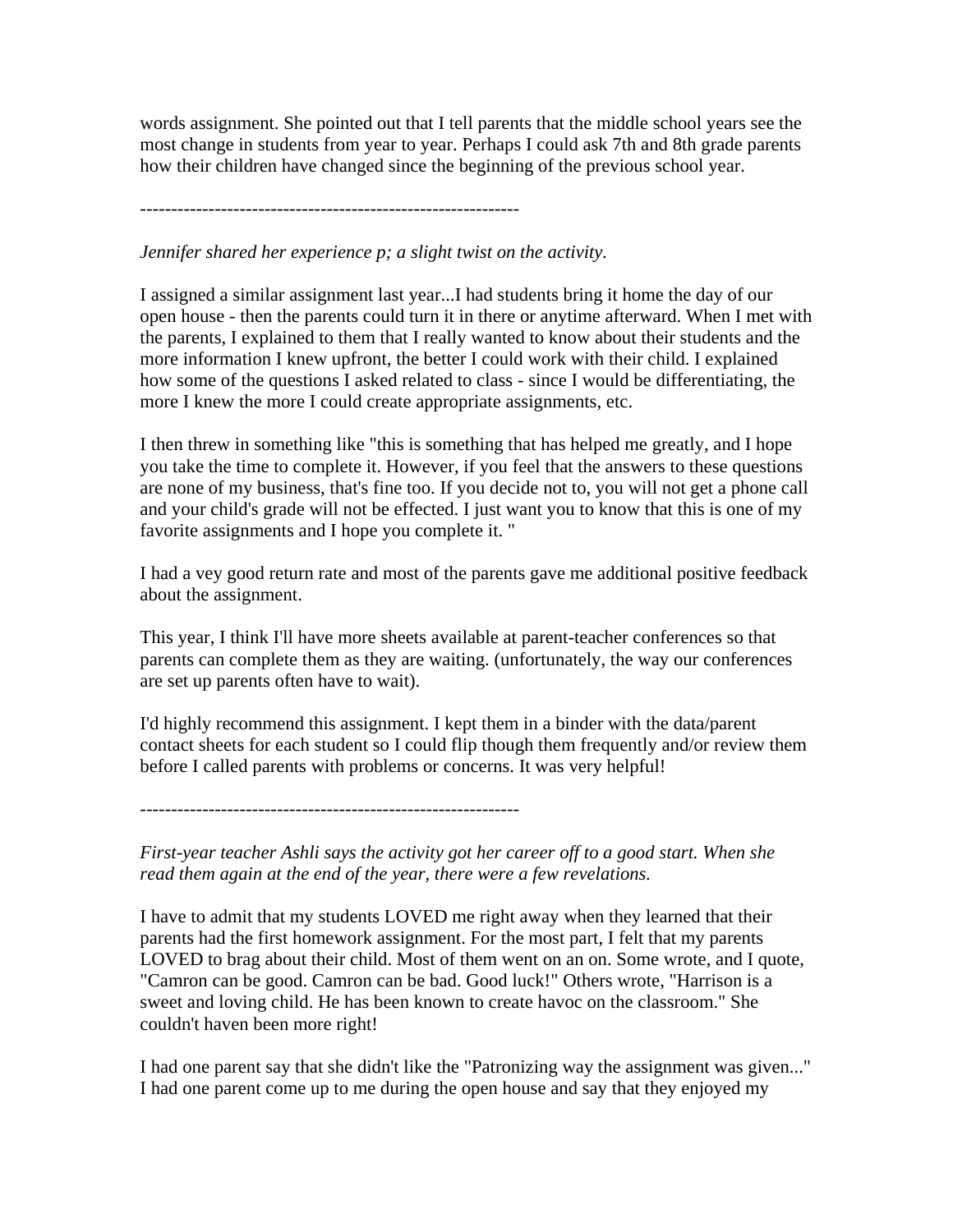assignment for them. I smiled and thanked them, and said that I think that it is important for parents to be involved..blah, blah. Then they proceeded to say that it is a good way for me to see what kind of education level my parents were. I again smiled and said that I wasn't even thinking along those lines. I just wanted to learn about my students from the people who know them best. I was honest, too. Although they were right. When I thought about it more, I was able to tell who were the big CEO's, who were the stay at home moms, and who were too buisy to take the time to do the assigment.

I read them as they came in. Not knowing any of my students yet, nothing really sunk in. I reread them the last week of school. Some made things clear. I also realized that some students had their parents really fooled. I thought about giving them back, but a few parents said not to let their child see what was written. Since I couldn't remember who said that, I just threw them away.

I think next year I'll do the assignment again. I'll give more time for the due date since some parents told me that they couldn't do the assignment becasue they were at office depot getting more school supplies. And they wonder why their children have lame excuses for not doing their work....

-------------------------------------------------------------

*John commented on Ashli's report that one parent felt the assignment was presented in a "patronizing" way.*

I suspect "tone" is important, just like it is here on the listserv. I think we've all become skilled at nuance and tone, because we want to communicate effectively without body language, etc. You face the same challenge in a note home to parents.

I thought Charles' version of the Million Words message hit just the right tone: TELL ME ABOUT YOUR SCHOLAR! Yes, you are getting a homework assignment! I joined a listserv over the summer called "Middleweb" that introduced me to some truly wonderful people with great ideas. Around the beginning of August they started to discuss "opening day activities." In a Million Words or Less. was a huge favorite, and a huge success. The reason behind it is that it takes us a great deal of time to know your child. Some we never really know. This activity gives you a chance to tell me what you think I should know about your scholar. I will read every one of them. I will not share your comments with any other person, including Team E teachers, unless you tell me in your message that I can....

-------------------------------------------------------------

## *Deborah added:*

I readily agree about the tone... and I always couched this handout in this way--- when I began it years ago and still today: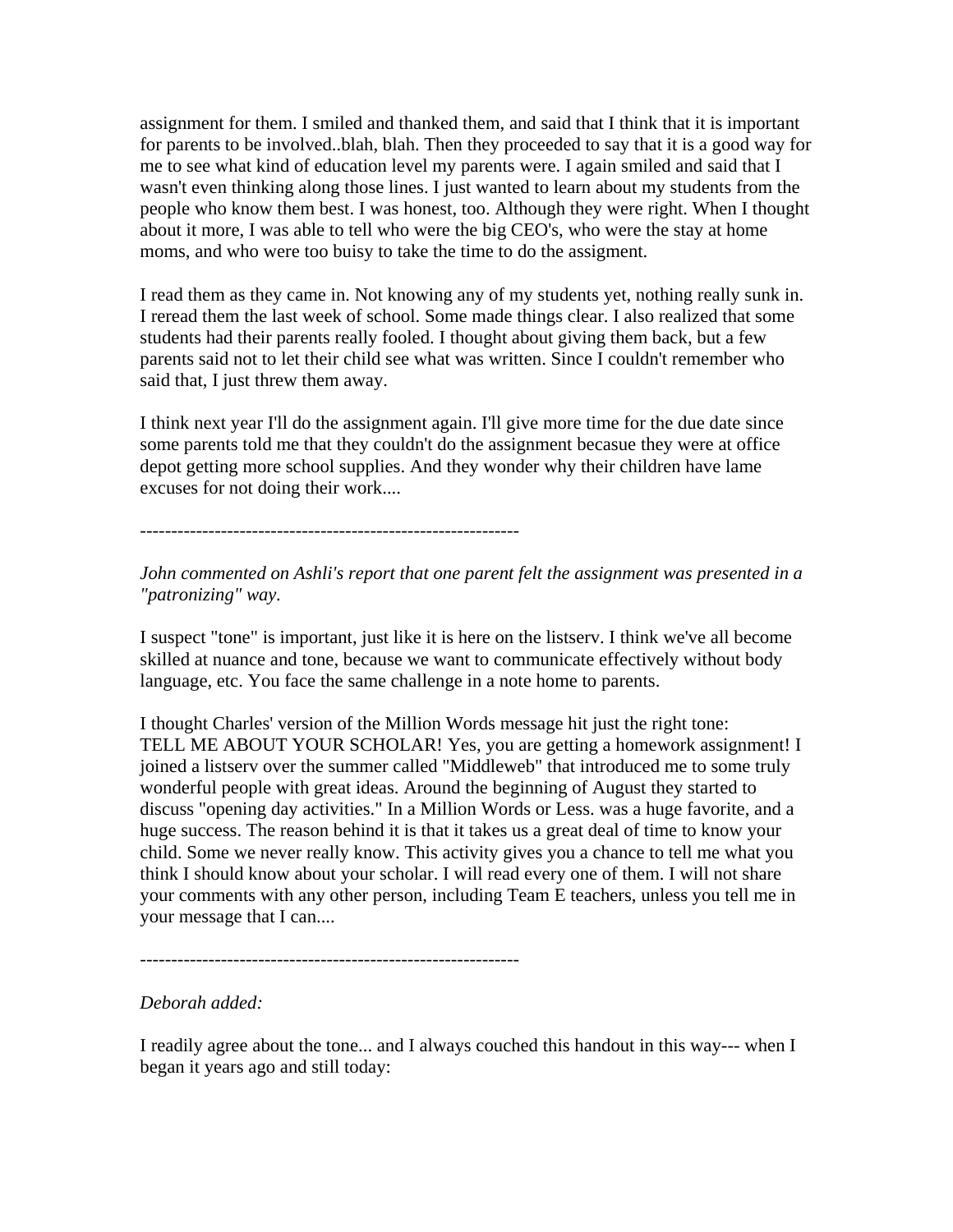( across top of page is this short note)

Dear families,

You know more about your child than I will ever know, and you can help me to be the best teacher I can for child if you will share with me... so--( a few spaces down and in really fancy font and word art arrangement goes)

In a million words or less, if you please, tell me about your child...

Bottom of paper, Thanks, and my signature.

Hope this helps. I never couched it as an assignment... just a desperate need for assistance from the people who know their kids the best.

-------------------------------------------------------------

*Elisa returned to Lori's other idea p; having students make a first-day list of things they wish their teacher already knew about them.*

Lori, What a fantastic idea! I'd like to try it in the fall when I will be teaching 6th grade math.

-------------------------------------------------------------

*Lori provided more details.*

I simply write on the board--make a list of 5 things you wish I already knew about you. If they start asking questions I tell them they know themselves better than I do and to please tell me things they think are important about them. I give no more instructions or I feel like I am telling them what I want to know--what I want is for them to share some bits about themselves and I always share aloud first-five things they need to know about me:

1. They are always welcome in my room

2. I will always get both sides of a dispute in writing before I talk to anyone

3. I am always fair. . .but they might not think so-fair to me is sometimes different from their definition

4. I expect them to follow the rules-all 8 of them in my room all the time

5. If they give me 80 minutes of concentrated study/work time I will give the 5 minutes of talk time while I sign planners for the day-everyday!

-------------------------------------------------------------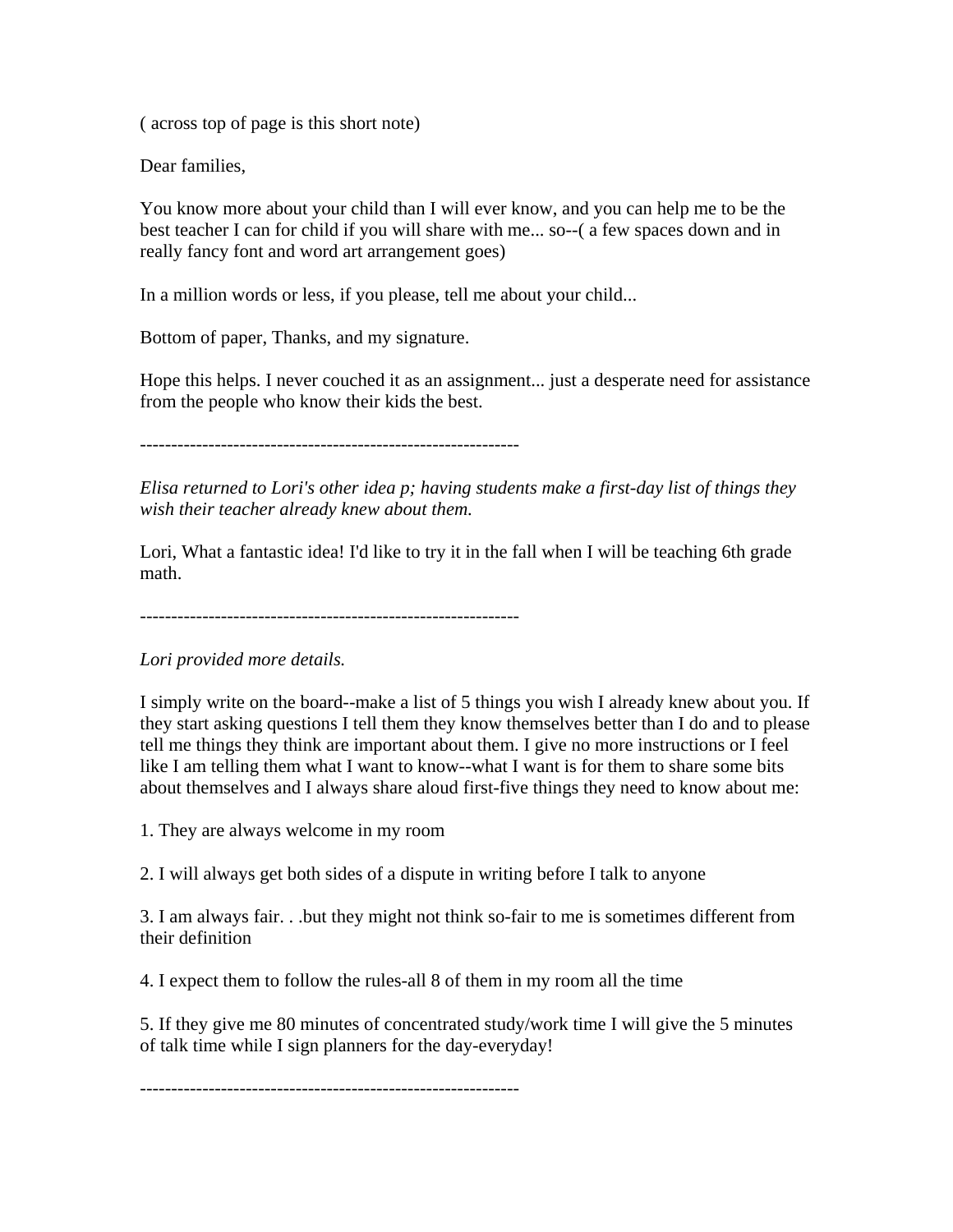# *Debbie wondered about the level of participation of various students.*

I like Lori's idea about asking kids what they'd like us to know about them but I'm wondering about the range of replies... I can imagine getting volumes from some and nothing much from a whole group of others, especially some of my boys.

I used to administer a pretty specific survey that asked a lot about them, their homes, backgrounds etc. and still left room for their own additional sharing. I'm wondering if we need to scaffold the giving of info. for this age group. For some of my students it's not cool to volunteer, but they will give the information if I ask them directly.

On a slightly different note...do your kids complain about having to fill out index cards for every class? Have you figured out a way around it? I was thinking that we might do electronic cards in first period and then just share them throughout the staff.

========

# *Lori elaborated.*

When I do it I require a minimum of five things. . .some write more but seldom if you give them a limit they will all meet the minimum requirements. My boys wrote better answers than my girls--more serious about things they wanted me to know like they liked reading about sports events but not novels, I found a couple who liked to read but not write book reports-but they liked projects-I found all kinds of things. We did cards in only one class and kept them in a team file-that way only one person had to take class time and the kids only wrote the information once. I kept it in my room as I was the team leader.

Some will only give bits and bites of information but confidentially they will all tell you something about themselves--they one subject love most to talk about and I use it as a first writing and I read them all the first week!

Lori